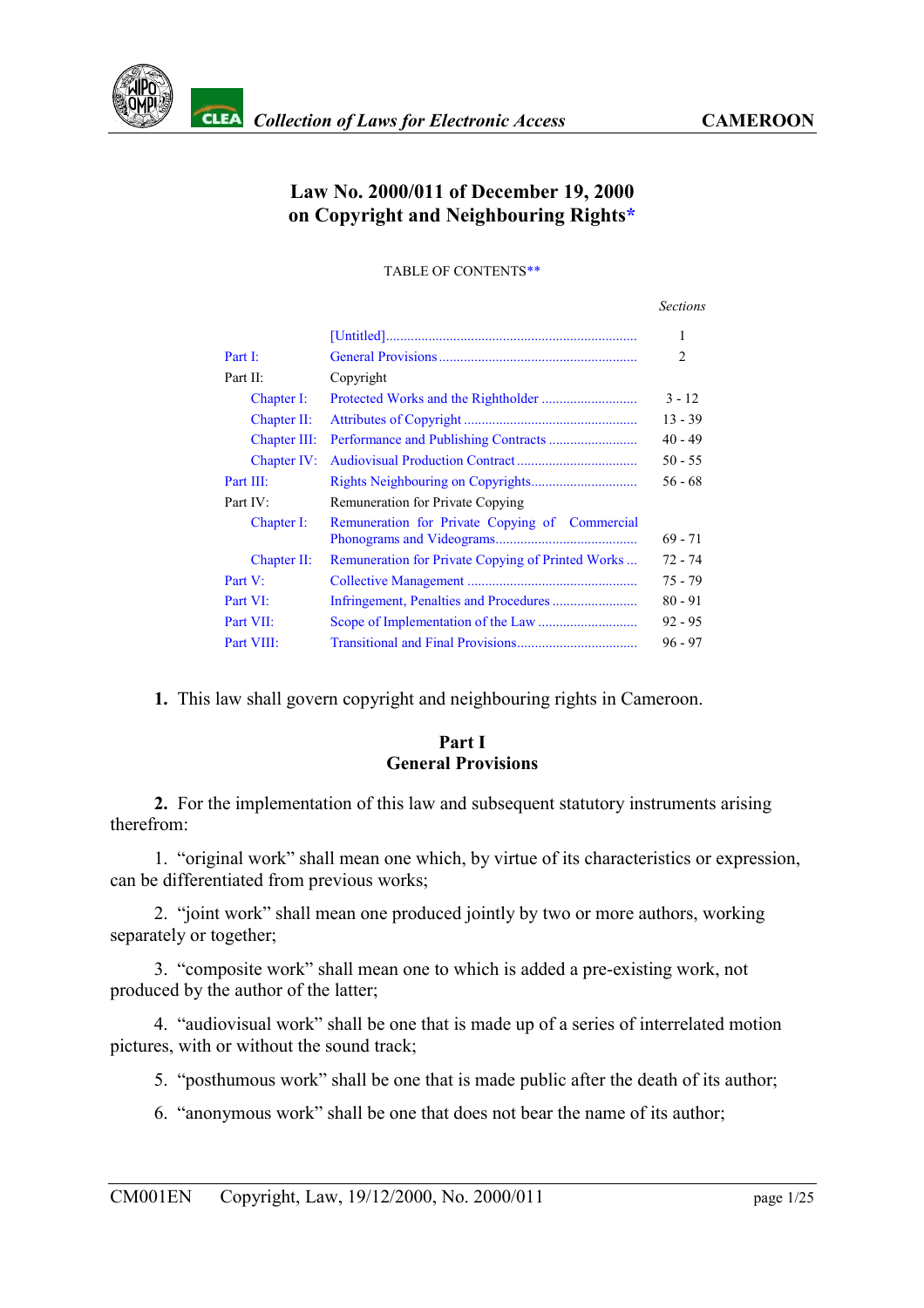

**CLEA** Collection of Laws for Electronic Access **CAMEROON** 

7. "pseudonymous work" shall be one in which the author uses a false name;

8. "work belonging to the public domain" shall be one whose term of protection has lapsed;

9. "work derived from folklore" shall be one based on facts and ideas borrowed from the traditional cultural heritage of the country;

10. "folklore" shall mean all productions involving aspects characteristic of traditional cultural heritage, produced and perpetuated by a community or by individuals who clearly reflect the expectations of such community, comprising particularly folk tales, folk dances and shows, as well as artistic expressions, rituals and productions of popular art;

11. "computer program" or "software" shall be all the instructions given to a computer to carry out certain operations;

12. "databases" or "data bank" shall be a collection of works, data or other elements systematised in such a way that they can be retrieved and processed using a computer;

13. "commissioned work" shall be one produced for an individual or corporate body for payment;

14. "collective work" shall be one produced by several authors at the initiative and under the authority of an individual or of a corporate body which publishes it in its name, and in which the contributions of the authors who participated in producing the work are reflected in the whole work, without the possibility of identifying the individual contribution of each of the authors in the whole;

15. "performing artists" shall be authors, singers, musicians, dancers and other persons who represent, sing, recite, play or perform in any other way literary or artistic works, including folklore expressions;

16. "phonogram" shall be any fixation of sound coming from a rendering or performance of other sounds, or of a representation of sounds other than in the form of a fixation incorporated in an audiovisual work;

17. "videogram" shall be any fixation of pictures with or without sound;

18. "programme" shall be any set of pictures, sounds or pictures and sounds, recorded or otherwise, incorporated in signals destined for distribution;

19. "audiovisual communication firm" shall be a radio or television broadcasting body or any other medium for broadcasting programmes to the public;

20. "phonogram producer" shall mean the individual or corporate body which is first to fix the sounds coming from a performance or other sounds, or from a transcription of sounds or the individual or corporate body which took the initiative to fix same;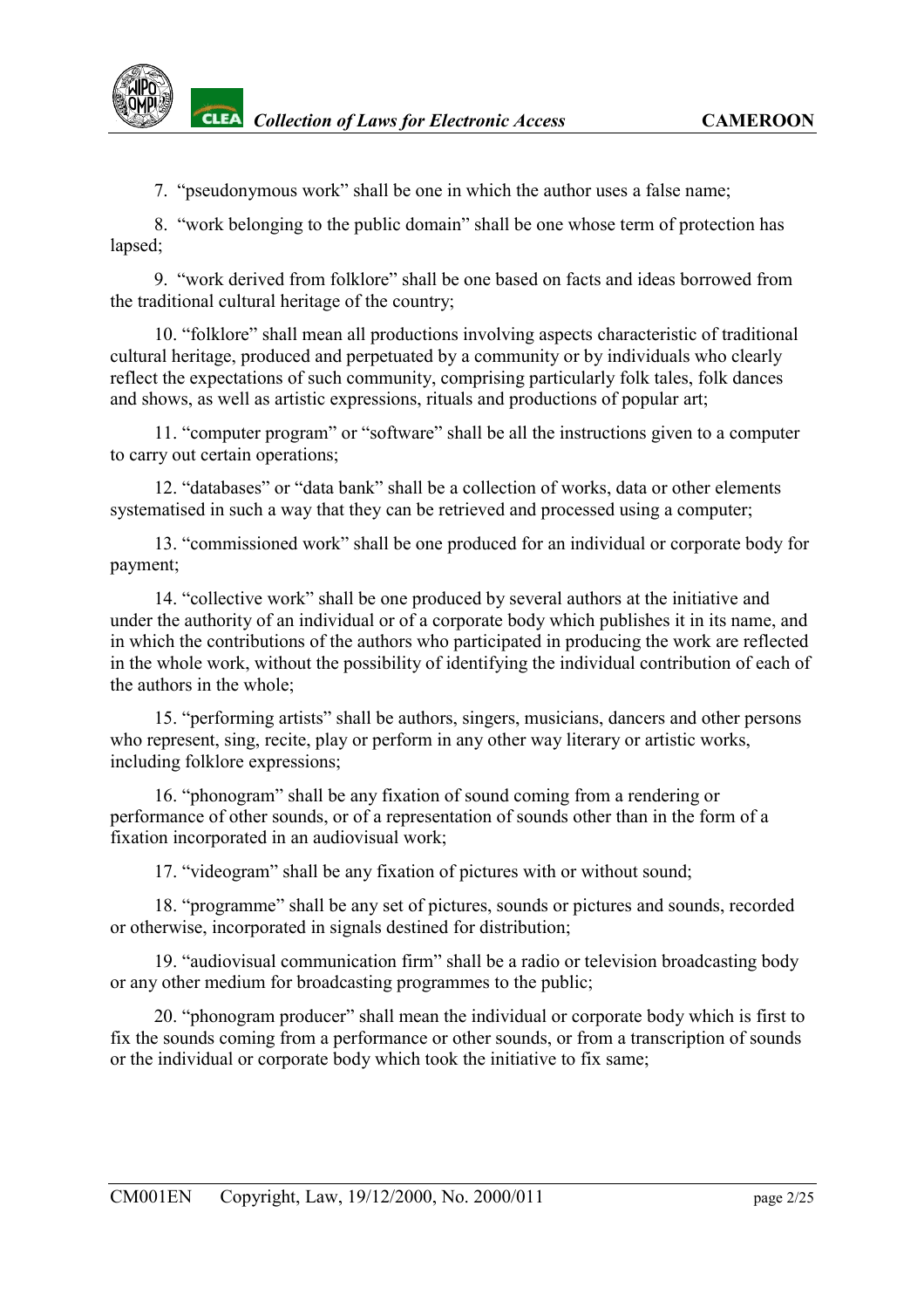

21. "videogram producer" shall mean the individual or corporate body which first fixes pictures with or without sound, or the transfer of such images, or the individual or corporate body who took the fixation initiative;

22. "publication" shall mean the act of making public the original or copy of a literary or artistic work, interpretation, programme, phonogram or videogram;

23. "rebroadcast" shall mean the simultaneous or delayed broadcast by an audiovisual communication firm.

# **Part II Copyright**

# *Chapter I Protected Works and the Rightholder*

<span id="page-2-0"></span>**3.**—(1) This law shall protect all literary or artistic works, irrespective of the mode, worth, genre or purpose of the expression, notably:

*(a)* literary works, including computer programs;

*(b)* musical compositions with or without lyrics;

*(c)* dramatic, dramatico-musical, choreographic works and pantomimes created for the stage;

*(d)* audiovisual works;

*(e)* drawings, paintings, lithographs, etchings or wood engravings and other works of the same genre;

*(f)* all kinds of sculptures, bas-reliefs and mosaics;

*(g)* architectural works, including the drawings, models and the construction itself;

*(h)* tapestries and objects created by the arts and applied arts, including the sketches or patterns and the works themselves;

*(i)* maps as well as graphic and plastic drawings and reproductions of a scientific or technical nature;

*(j)* photographic works including works expressed by a process similar to photography.

(2) Copyright shall relate to the expression through which ideas are described, explained and illustrated. It shall cover the distinctive features of works, such as the plan of a literary work insofar as it is materially linked to the expression.

(3) This law shall protect only expressions or original distinctive features resulting from a creation.

(4) Copyright shall not protect: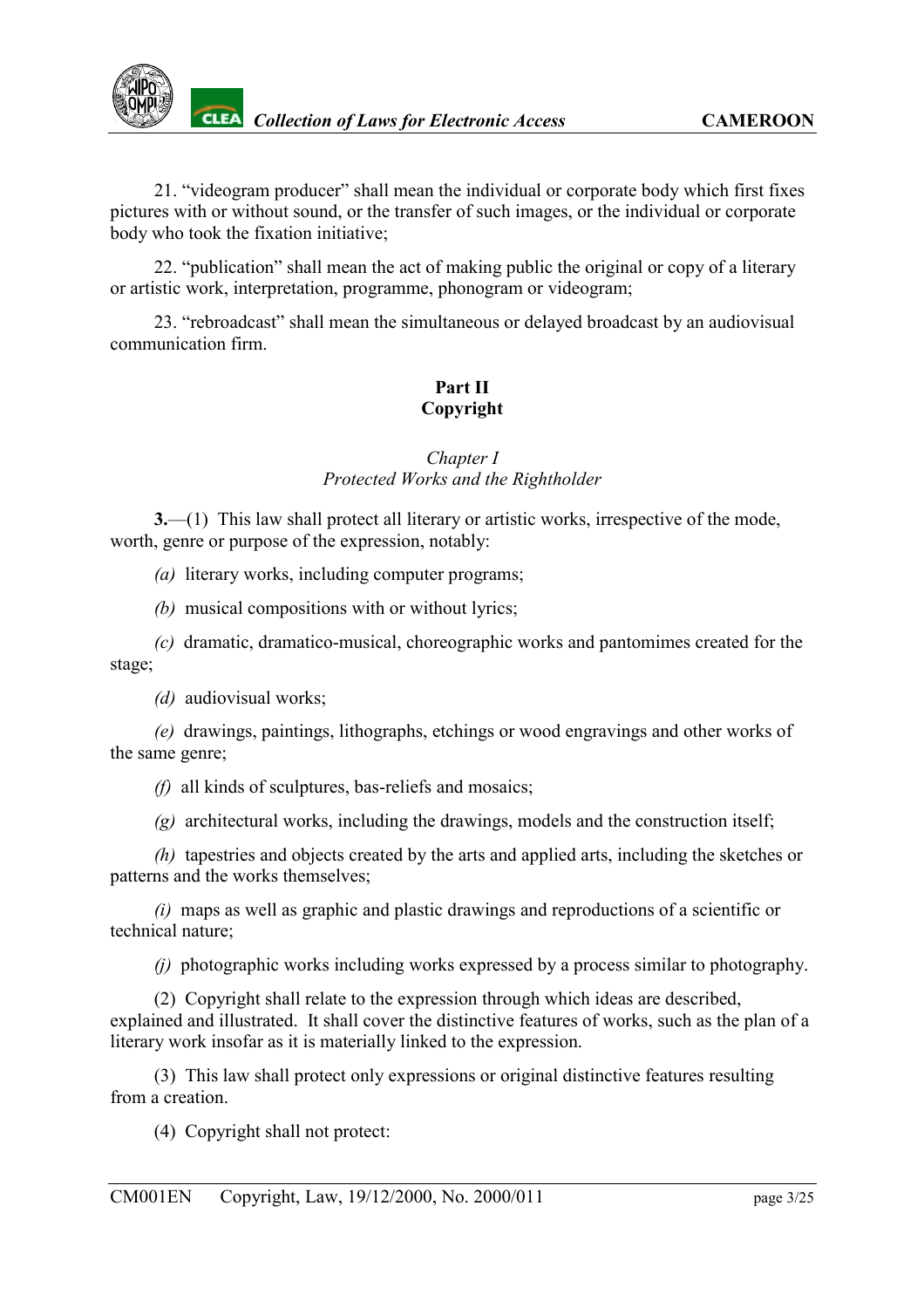*(a)* ideas in themselves;

*(b)* laws, court judgments and other official instruments, as well as their official translations;

*(c)* coats of arms, decorations, currency marks and other official insignia.

**4.**—(1) A work shall refer to a creation not only in its original form, but also in its derivative or composite forms.

(2) In addition to the works referred to in Section 3 above, the following shall be protected as composite works, without prejudice to the copyright in the already existing work:

*(a)* translations, adaptations, arrangements or other alterations of literary or artistic works;

*(b)* collections of works, including those which express folklore or simple facts or data, such as encyclopædias, anthologies, compiled data, which are reproduced either on machinereadable mediums or on any other form which, by the choice or arrangement of their contents, constitute original works;

*(c)* folklore-inspired works.

**5.**—(1) Folklore shall belong originally to the national cultural heritage.

(2) The representation or direct or indirect fixation of folklore for private purposes shall be allowed.

(3) Its representation, direct or indirect fixation for profit-making purposes shall be subject to prior authorization from the service in charge of culture, in return for payment of royalty whose amount shall be fixed by statutory instrument following the conditions applicable in each of the categories of creation considered.

(4) The amount received shall be deposited in a cultural policy support fund.

**6.**—(1) The title of a work shall be protected as the work itself insofar as it has an original feature.

(2) Even when the work is no longer protected, no one may use its title for another work of the same genre when such use is likely to cause confusion in the mind of the public.

**7.**—(1) The author shall be the individual who created a literary or artistic work. The author shall equally be the individual who designed the work and initiated its realization by an automatic process.

(2) The author of a work protected by virtue of this law shall be the holder of the copyright in the said work.

(3) The work shall be deemed to be created independently of any disclosure, solely from the personal though incomplete realization of the design, even where such design is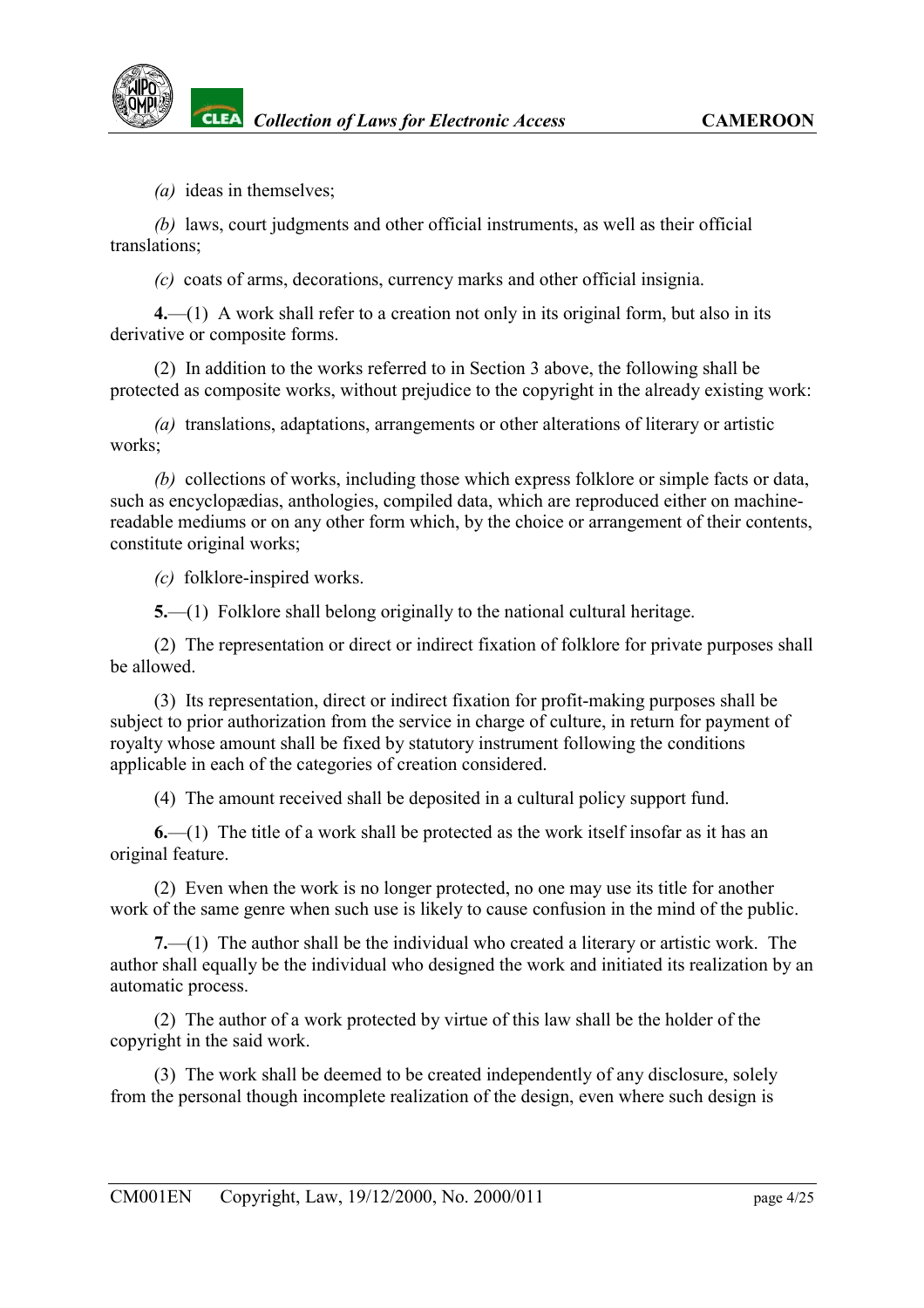

incomplete. A photographic work or any other work resulting from a realization through an automatic process shall be considered as a created work.

(4) Except where otherwise proved, the author shall be the person(s) in whose name(s) or pseudonym(s) the declaration of the work was filed with the competent collective management body or was published.

**8.**—(1) Co-authors shall be the first joint holders of the copyright in a joint work. However, except where otherwise agreed between the co-authors, if a joint work can be divided into independent parts, each co-author shall be free to use the independent part which he created while remaining a joint holder of the rights linked to the joint work considered as a whole. However, the use shall not be prejudicial to that of the joint work.

(2) Co-authors shall exercise their rights by mutual agreement. The co-author who takes the initiative of going to court to defend his patrimonial rights shall be bound, under pain of inadmissibility, to involve his co-authors.

(3) The updating of the components of a work belonging to one of the co-authors may not be done without his consent or without a formal notification to do so if he objects.

(4) The co-author who voluntarily allows the exploitation of a joint work without making any claims shall be considered as having disclaimed the profits derived from the exploitation. However, he may exercise the rights of co-author in future.

(5) Except as otherwise agreed, the share of each co-author in profits derived from exploiting the work shall be proportionate to his contribution in the creation.

(6) A joint work shall be subject to a collaboration agreement. In case of disagreement, the court with jurisdiction shall rule.

(7) Notwithstanding the rights of the co-author arising from his contribution to a joint work, the other co-authors may, by mutual agreement, put an end to the contribution which this co-author did not complete following a refusal or in a case of *force majeure*.

(8) The joint work shall be considered as having been completed when the final version was established by mutual agreement between the co-authors. For joint works which are commissioned works, the final version shall be established by mutual agreement between the co-authors and the person who commissioned the work.

**9.**—(1) Authors of pseudonymous or anonymous works shall enjoy in respect thereof the advantages referred to in Section 13 below. However, they shall be represented by the publisher of their works where they failed to indicate their civil identity or to justify their capacity.

(2) The provisions of previous subsection (1) above shall not be applicable when the pseudonym leaves no doubt as to the civil identity of the author.

**10.** The author of a composite work shall be the first holder of the copyright in the work, subject to the respect of the copyright in each pre-existing work included in the derivative work.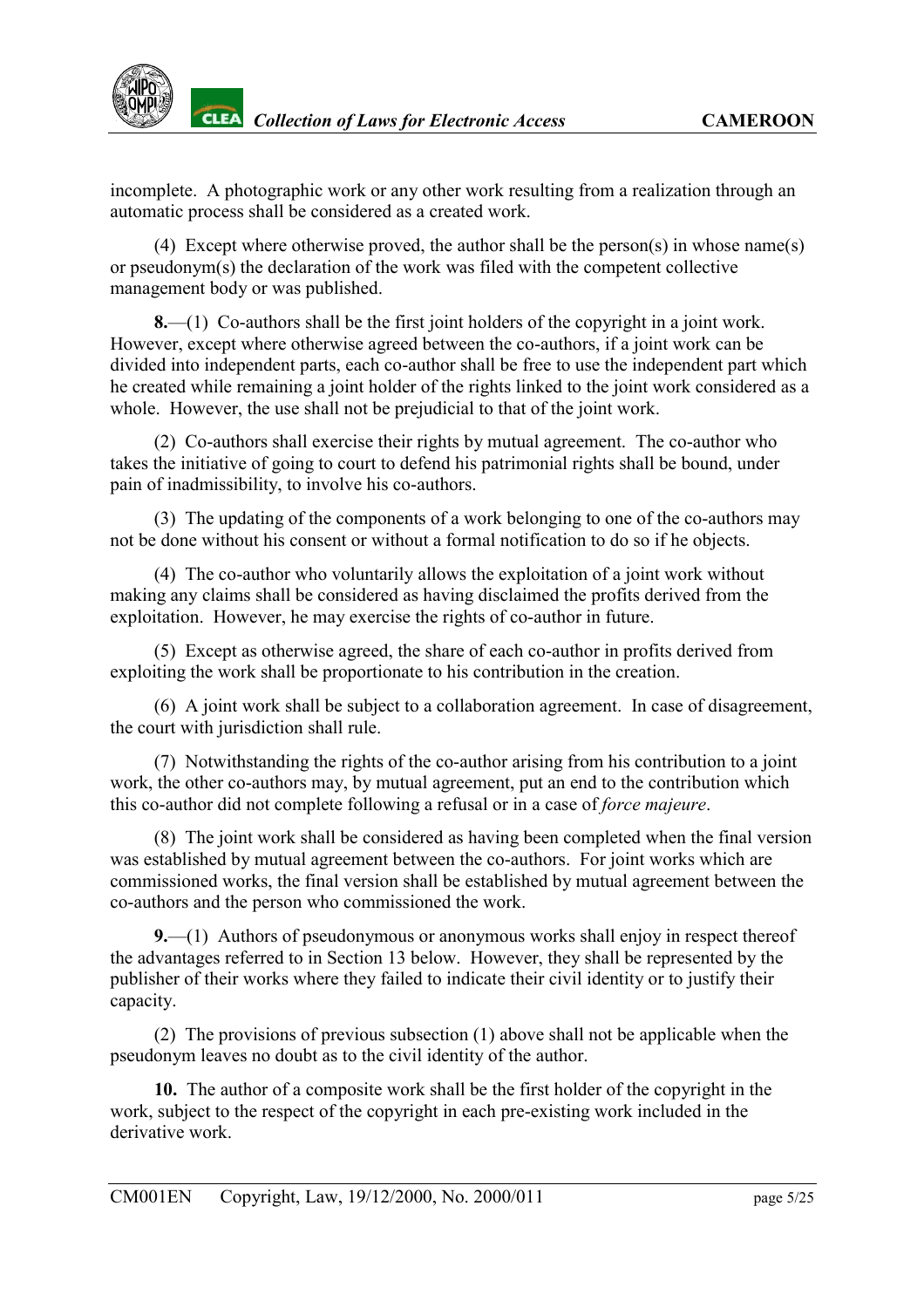**11.**—(1) The first holder of the copyright in a work jointly produced shall be the individual or body corporate on whose initiative and under whose responsibility the work was created and that published it in its name.

(2) Except as otherwise provided, each author of a work included in the collective work shall keep the right to use his contribution independently of the joint work, provided that it is not prejudicial to the use of the said work.

**12.**—(1) In the case of a commissioned work, the first holder of the copyright shall be the author. However, except as agreed, the patrimonial rights in such work shall be considered as having been transferred to the person who places the commission, who shall exercise the rights within the agreed limits.

(2) The author shall exercise his moral rights in the commissioned work without undermining the enjoyment of the transferred patrimonial rights.

(3) In the case of a commissioned work used for advertisement, the contract between the sponsor and the author shall, except as otherwise provided, lead to the transfer to the sponsor of the patrimonial rights in the work, provided the contract specifies the special payment for each mode of use for the work, especially depending on the geographical zone, the duration of use, the size of the run and the type of medium.

# *Chapter II Attributes of Copyright*

<span id="page-5-0"></span>**13.**—(1) Authors of creative works shall in respect of such works and by reason of their creation, enjoy a right of exclusive ownership vis-à-vis all other persons, referred to as "copyright", the protection of which shall be organized by this law.

(2) The law shall comprise moral and patrimonial implications.

**14.**—(1) Moral implications shall confer on the author, independently of his patrimonial rights and even after the transfer of such rights, the right to:

*(a)* decide on disclosure and determine the procedures and conditions of such disclosures;

*(b)* claim ownership of his work by requiring that his name or capacity be mentioned each time the work is made available to the public;

*(c)* defend the integrity of his work by objecting especially to its deformation or mutilation; and

*(d)* put an end to the dissemination of his work and make changes thereto.

(2) The author may exercise the right of withdrawal and alteration referred to in subsection (1) above only after compensating any beneficiary of an authorization in respect of such work.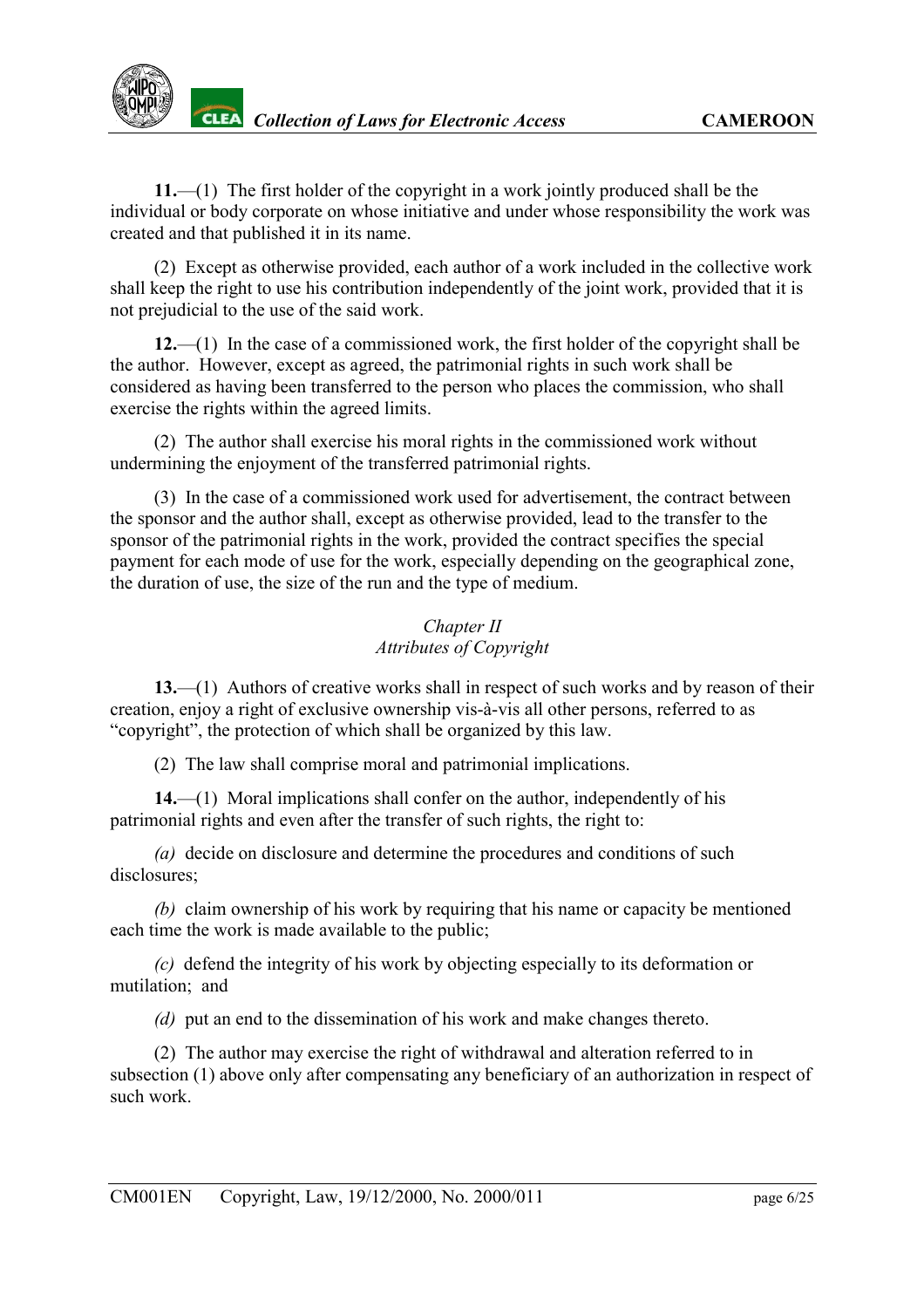

(3) The legal bankruptcy or liquidation of the property shall justify the automatic withdrawal of the work by the author.

(4) Moral implications shall be linked to the person of the author. They shall be perpetual, inalienable and imprescriptible.

**15.**—(1) The patrimonial implications of copyright shall comprise the exclusive right of the author to use or authorize the use of his work in any form whatsoever and to reap the financial benefit therefrom.

(2) The exploitation right shall comprise representation right, reproduction right, transformation right, distribution right and indefeasible mortgagee right.

(3) The debts attached to the patrimonial implications of copyright shall be subject to the same regulations as wage debts.

**16.**—(1) "Representation" shall mean the communication of a literary or artistic work to the public, including its publication in such a way that everyone can have individual access to it where and when he so chooses. Representation shall comprise notably:

*(a)* public recitation, drama performance and rendering of the work through any means or procedure;

*(b)* public exhibition of the original or copies of a work of art; and

*(c)* telecasting, that is to say, either wireless broadcast, such as radio or television broadcast, by wire or any other similar technical device, of sounds, images, texts or messages of the same nature.

(2) The satellite broadcast of a work shall be considered as a representation, even if such broadcast takes place out of the national territory, where it is done at the request, on behalf or under the supervision of a communication firm having its main establishment in the national territory.

**17.**—(1) Reproduction shall mean the material fixation of all or part of a literary or artistic work through any means that will enable its indirect communication, including permanent or temporary electronic storage. It shall be done through photography, printing, drawing, engraving, casting, and audiovisual, tape or mechanical recording.

(2) For works of architecture, the repeated execution of a plan or blueprint shall be considered as reproduction.

**18.** Transformation shall mean the adaptation, translation, arrangement or any other alteration of a literary or artistic work.

**19.** Distribution shall mean the offer to sell or lease, the sale, rental or any other act of marketing the original or copies of a literary or artistic work.

**20.**—(1) The right of pursuit shall confer on the author of graphic or plastic works or of manuscripts, notwithstanding any transfer of the original of the work or manuscript, an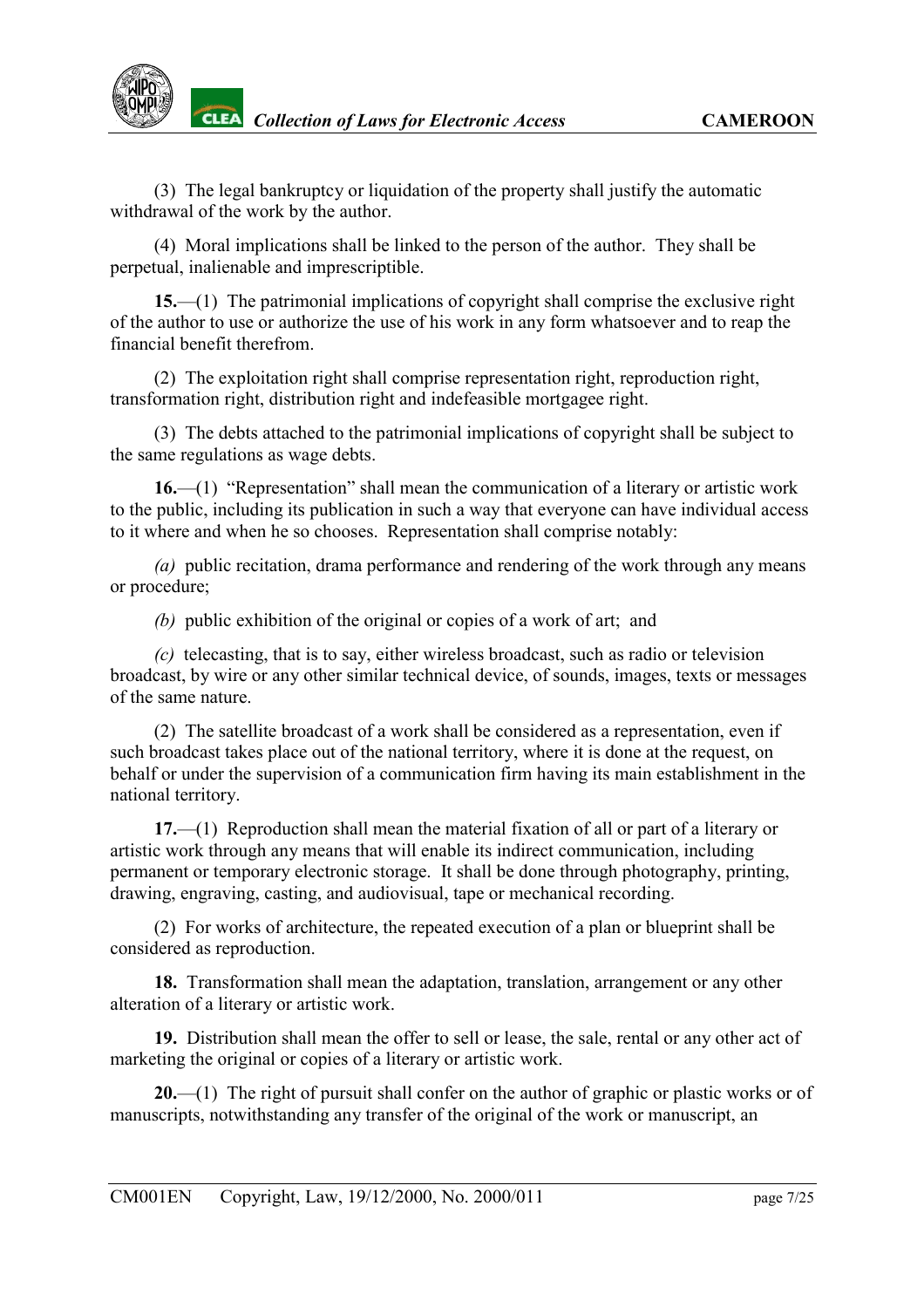inalienable right to share in the proceeds of any sale of such original work or manuscript in a public auction or through a merchant, irrespective of the terms and conditions under which the latter carried out the transaction.

(2) The amount corresponding to this right and the payment conditions shall be determined by statutory instrument.

(3) This right shall be transferable upon death.

**21.**—(1) The incorporeal ownership of a work shall be independent of ownership of the material object. Unless otherwise stipulated, the acquisition of the object shall not confer on the buyer any of the rights provided for in this law. These rights shall subsist in the person of the original copyright owner or his rightful claimants who may not, however, require the buyer to place the said object at their disposal.

(2) Unless otherwise stipulated in the contract and notwithstanding the provisions of subsection (1) above, the rightful buyer of an original or a copy of a work shall enjoy the rights of the live presentation in public of this original or copy.

(3) The right provided for in subsection (2) above shall not extend to persons who obtain originals or copies of a work by rental or any other means of which they are not owners.

**22.**—(1) Exploitation of a work by any person other than the author may not be allowed without the latter's written authorization or that of his rightful claimant in writing including any electronic devices.

(2) The authorization must be in writing, on pain of nullity.

(3) The authorization to exploit may cover all or part of the rights, either free of charge or in return for payment.

(4) Where authorization is total, its scope shall be limited to the forms of exploitation provided for in the authorization.

(5) An authorization dealing with audiovisual adaptation rights must be written separately from that which deals with the actual publishing of the printed work.

(6) The authorization shall be limited to the patrimonial rights expressly stated in the document. Each right shall be stated separately.

(7) The authorization shall determine the mode, duration and place of exploitation.

(8) The failure to specify the place of exploitation shall be considered as limiting the authorization to the country where it is granted.

(9) The failure to specify the place of exploitation shall be considered as limiting the authorization to the mode of exploitation expressed at the granting of the authorization.

**23.**—(1) The licence contract may be exclusive or not.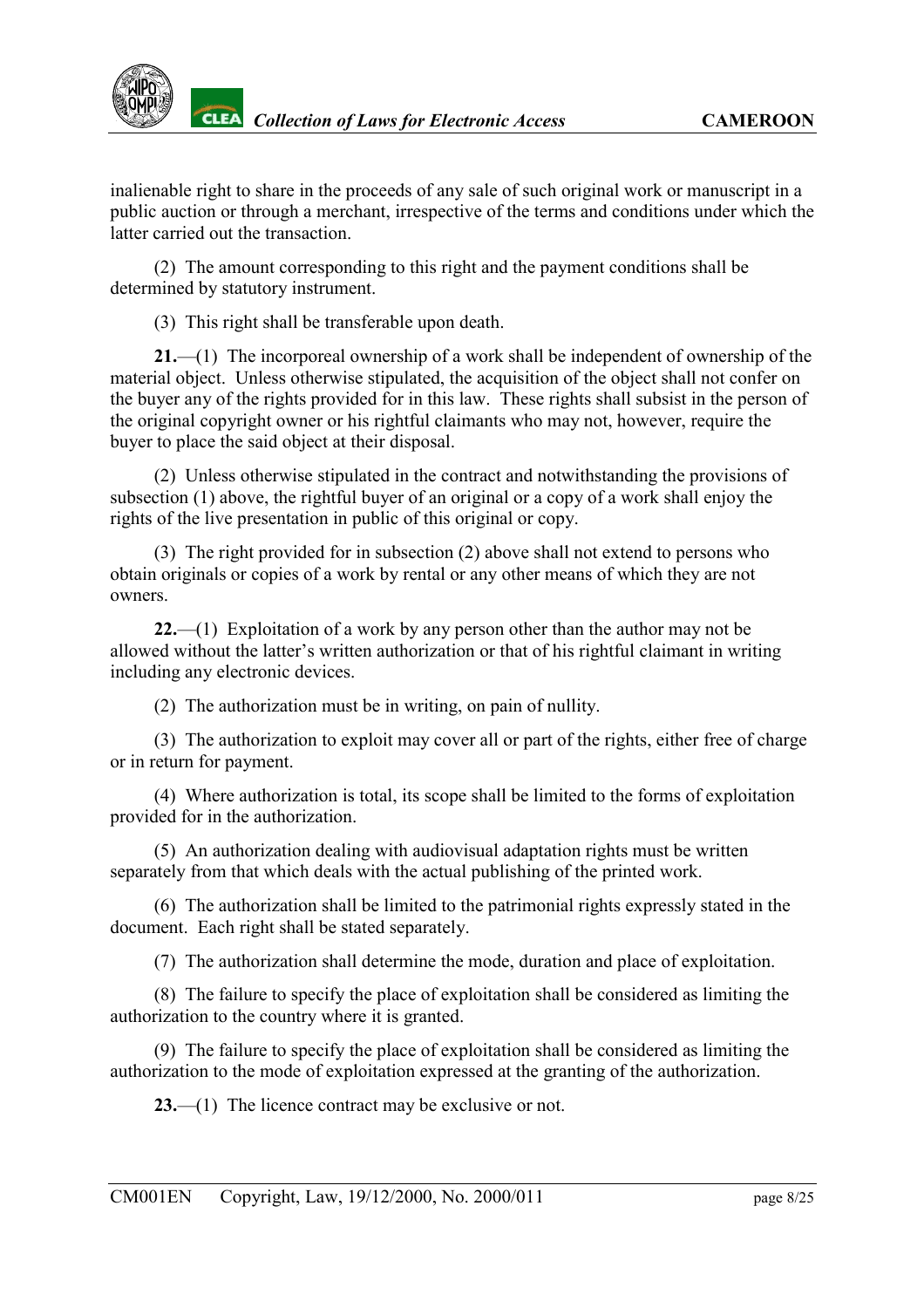

(2) A non-exclusive licence shall allow the holder, within the scope authorized him, to perform acts that concern the licence, the initial copyright holder and other likely holders of non-exclusive licences.

(3) An exclusive licence shall allow the holder, within the scope authorized him, to the exclusion of any other party, including the initial copyright holder, to perform acts concerning the licence.

(4) No licence shall be considered exclusive except as expressly stipulated in the contract between the author and the holder of the licence.

**24.**—(1) The author's remuneration shall be proportional to the proceeds [from] exploitation.

(2) It may be a fixed amount when:

*(a)* the basis for calculating the proportional share cannot be practically determined;

*(b)* the control charges are out of proportion with expected results;

*(c)* the utilization of the work is only of an incidental nature to the object exploited.

(3) Where a fixed amount remuneration is determined in violation of the rule provided for in subsection (1) above, such remuneration shall be 20% of the proceeds from exploitation.

**25.** The beneficiary of an authorization shall pursue effective exploitation that conforms to the practices of the profession and the nature of the work.

**26.** Except it is granted to a collective management body, an authorization to exploit all of an author's future works shall be null and void.

**27.** The clause by which an author undertakes not to create any works shall be considered as null and void.

**28.** Copyright shall be transferable upon death.

**29.**—(1) Where the work was published with the authorization of the author, he may not forbid:

*(a)* private performances strictly within family circles, provided they do not give rise to any proceeds;

*(b)* performances given free of charge for educational and academic purposes, or during a religious service, and within premises reserved for such purposes;

*(c)* reproductions and transformations in one copy for strictly personal and private use of the person who makes them, excluding any collective use or any exploitation for profit, except in the cases provided for in subsections (2) and (3) below;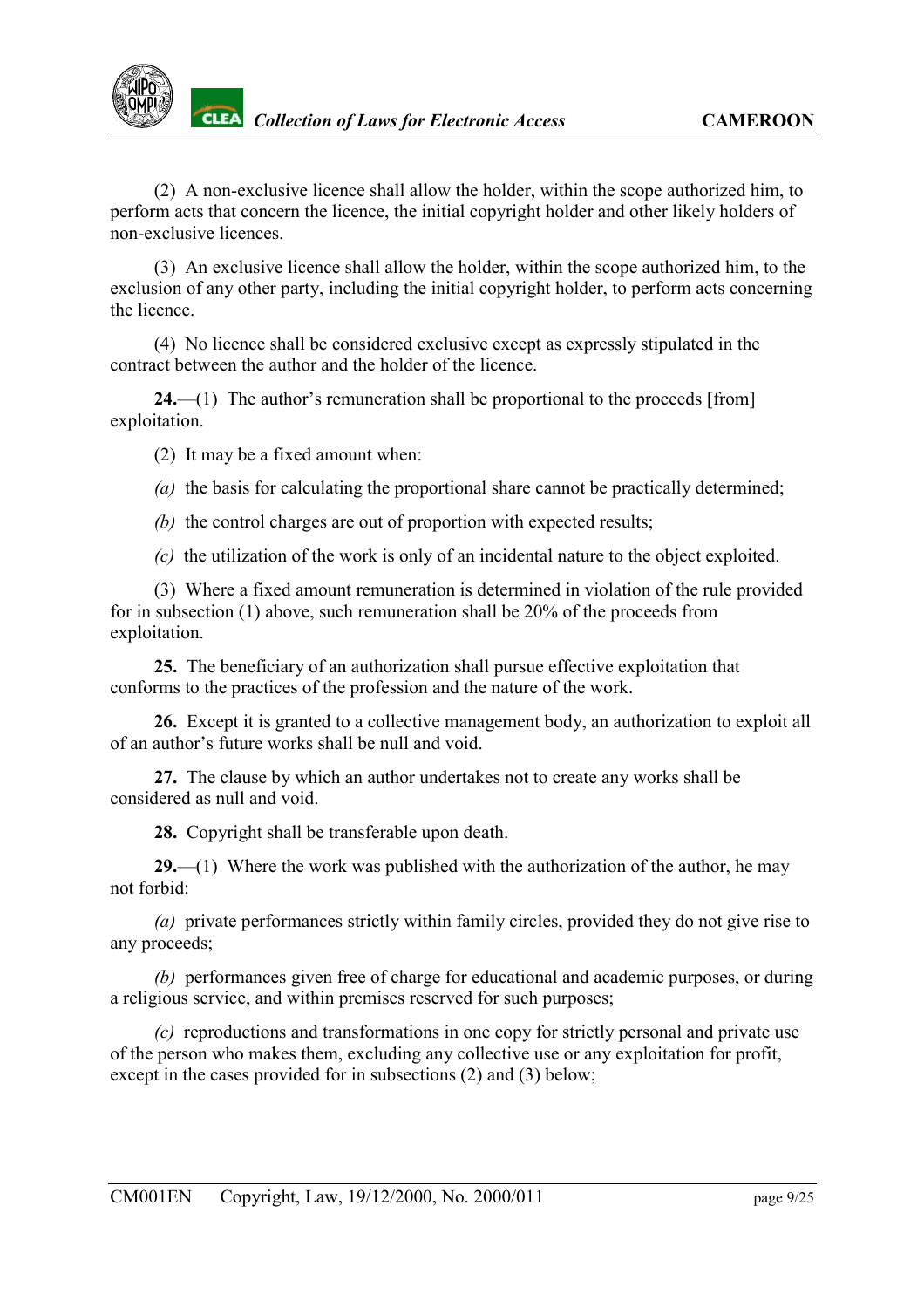*(d)* analysis, press reviews, short quotations justified by the critical, pedagogic, scientific or informative nature of the work on condition that they be accompanied by the indication of the "source" and the name of the author, if the name is contained in the source;

*(e)* the use of literary or artistic works as teaching illustration through publication, broadcast programmes or sound or visual recordings, provided such use is fair and non-profit making;

*(f)* parody, pastiche and cartoon, taking into account the laws governing the genre;

*(g)* Braille reproductions for the blind;

*(h)* reproductions and transformations intended to serve as evidence in administrative or legal proceedings.

(2) The temporary reproduction of a work shall be allowed on condition that such reproduction:

*(a)* takes place during a digital broadcast of the work or a performance to expose a work stored digitally;

*(b)* is undertaken by an individual or corporate body authorized by the owner of the copyright or by law to carry out the transmission of the work or the act aimed at making it perceptible;

*(c)* is accessory to the transmission, is done under the normal conditions of use of the equipment and is automatically cancelled without allowing for the electronic recuperation of the work for purposes other than those provided for in *(a)* and *(b)* above.

(3) The restriction for private copies provided for in subsection (1) above shall not apply to:

*(a)* the reproduction of architectural works in the form of similar buildings or constructions;

*(b)* the reprographic reproduction of an entire book or musical piece in graphic form;

*(c)* the reproduction of databases or banks and software, unless as provided for in Section 36:

*(d)* any other reproduction of a work that violates the normal exploitation of the work or which will be unjustifiably detrimental to the legitimate interests of the author.

**30.**Literary or artistic works viewed, heard or recorded during a topical event may, for information purposes, be reproduced in short extracts and made available to the public in a report on the said event by means of photography or through broadcast or any other public communication process.

**31.** Unless the exploitation right is expressly reserved, articles on topical political, social, economic or religious issues, political speeches, submissions during court hearings as well as sermons, conferences, addresses and other similar works may be reproduced by the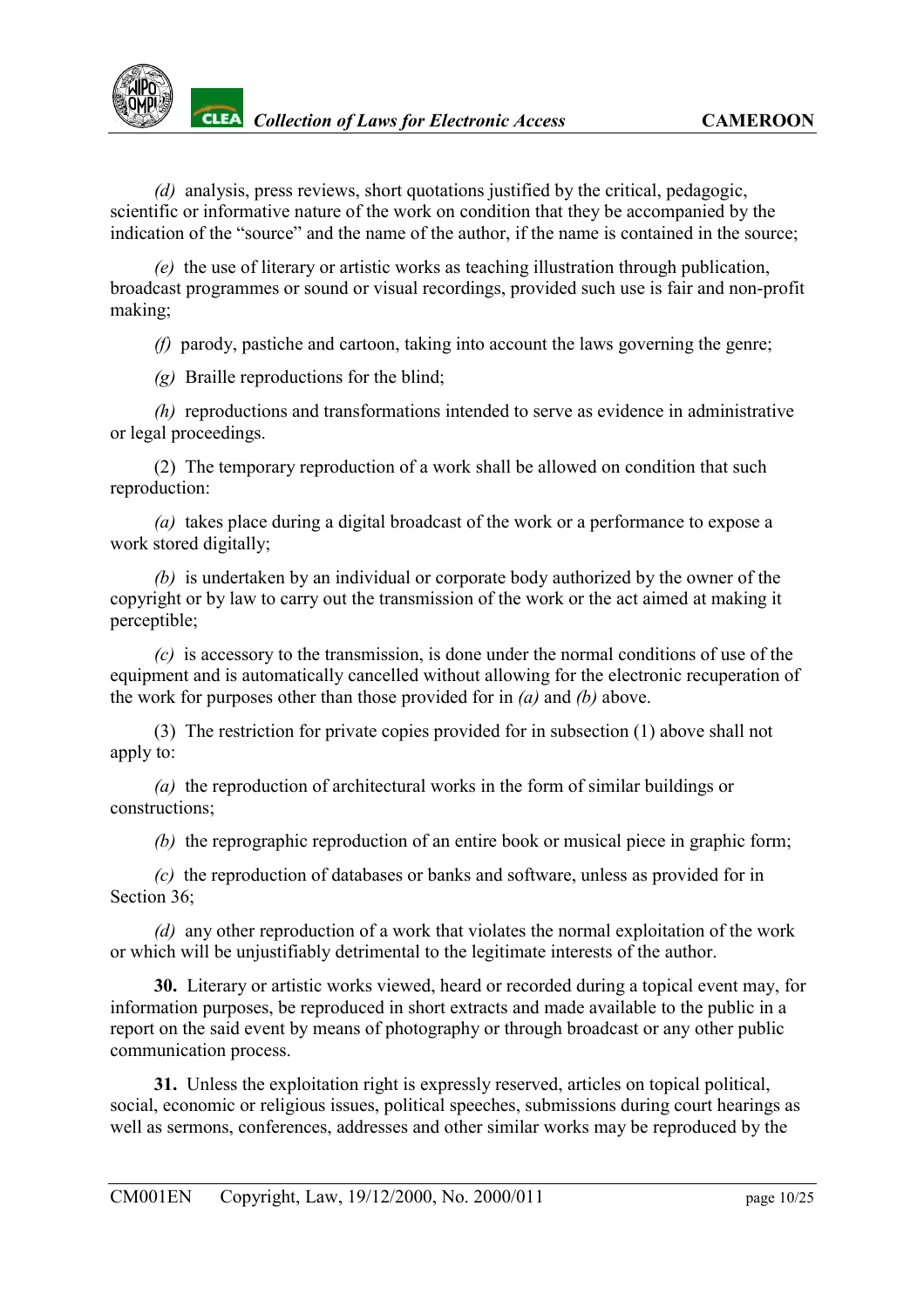

press or broadcast in their original or translated version. However, the source, as well as the name of the author, must always be clearly stated.

**32.**—(1) Works of art, including works of architecture, permanently kept in a public place, may be reproduced and made available to the public through photographic and audiovisual means.

(2) Any exploitation for profit of these reproductions without the prior authorization of the author of the works referred to in the preceding paragraph shall be unlawful.

**33.**—(1) Where the authorization to broadcast has been granted to an audiovisual communication corporation, the said authorization shall cover all free sound or visual communications made by the said corporation using its own technical and artistic means and under its responsibility.

(2) The authorization referred to above shall not apply to performances given in public places such as cafés, restaurants, hotels, cabarets, various shops, cultural centres, public transport means, private clubs, for which prior authorization must be obtained.

**34.** Unless otherwise stipulated:

*(a)* the authorization to broadcast a work by radio shall not include the cable distribution of the broadcast, unless it is done simultaneously and solely by the beneficiary firm of this authorization and without the broadcast extending beyond the agreed geographical area;

*(b)* the authorization to broadcast a work shall not be considered as an authorization to broadcast it in a public place;

*(c)* the authorization to broadcast by radio shall not include satellite transmission that allows other radio corporations to receive the work, unless the author or his rightful claimants have authorized these corporations to broadcast the work to the public, in which case the broadcasting corporation shall be exempted from payment of any fee.

**35.**—(1) For broadcast programmes, audiovisual corporations shall be allowed to use their own means to make one or several ephemeral recordings of works which they shall be allowed to broadcast. Such recordings may not be sold, rented or lent.

(2) Ephemeral recordings shall be destroyed within three months, unless the owner of the reproduction right has expressly consented to a longer preservation period.

(3) Without prejudice to the author's right to an equitable remuneration, reproductions may be preserved in official archives.

**36.**—(1) For software and database or data bank reproduction and transformation rights, in addition to the exceptions provided for in Section 29(2), only the exceptions under this law shall be allowed.

(2) The owner of copyright may not prevent the legitimate owner of a database or bank from: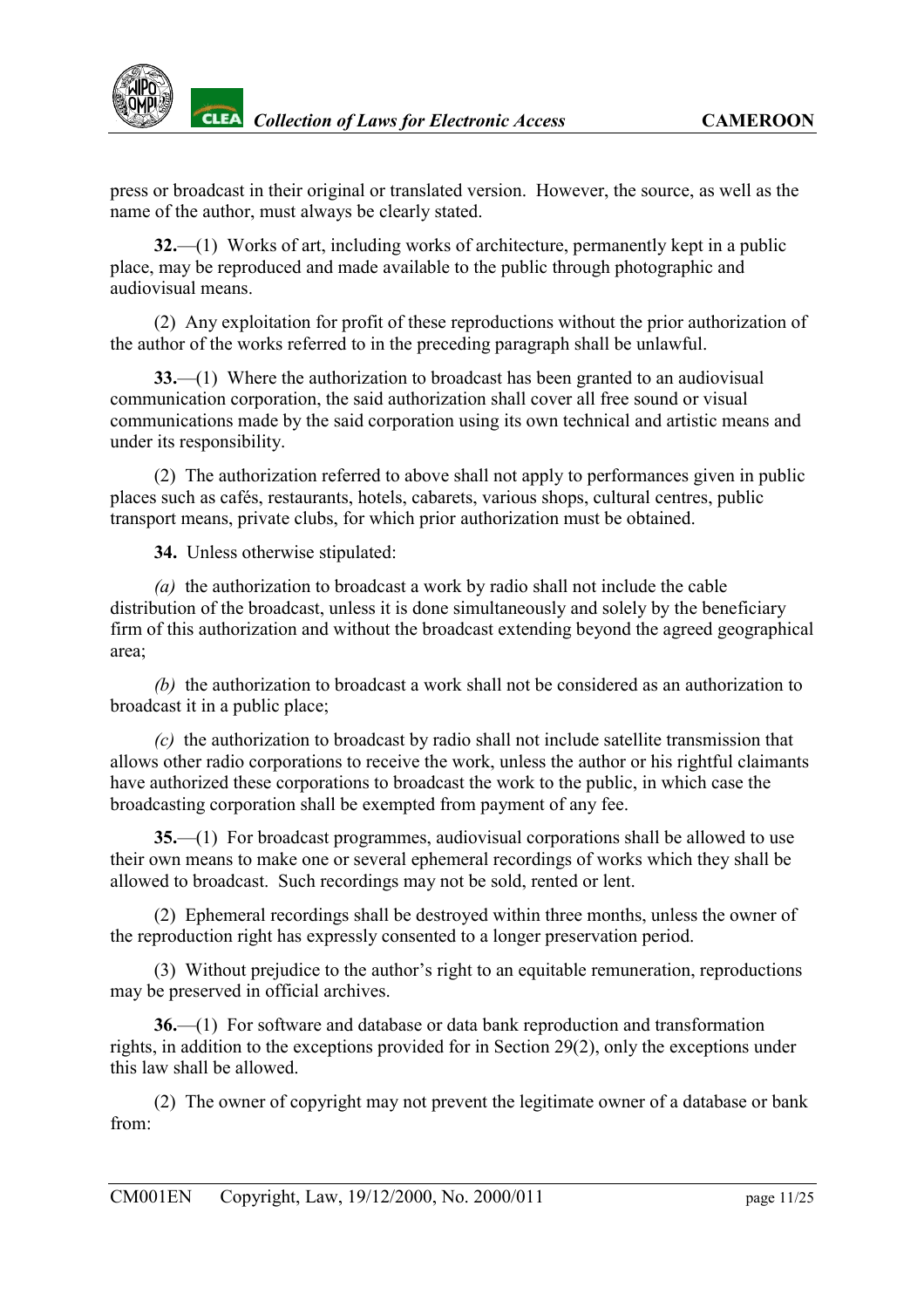

**CLEA** Collection of Laws for Electronic Access **CAMEROON** 

*(a)* reproducing minor parts of this database or bank;

*(b)* reproducing or transforming them in compliance with their purpose, including error correction;

*(c)* reproducing them with a view to replacing them in case of loss, destruction or in case they become unusable;

*(d)* making a recompilation, that is, reproducing and translating a software, where such acts enable the obtaining of information necessary for the development of another software that is compatible with the former, or with one or several other software.

**37.**—(1) The patrimonial rights of an author shall last for his lifetime. They shall subsist after his death throughout the current calendar year and for the next fifty years. They shall also subsist for all his successors or rightful claimants during the year of the death of the last surviving co-author plus fifty years for joint works.

(2) The patrimonial rights of an author shall last for fifty years with effect from the calendar year during which the work was published with the consent of the author. If such publication did not take place within fifty years starting from the date of creation, the rights shall last for fifty years with effect from the end of the calendar year of creation. This shall apply to:

- *(a)* audiovisual works;
- *(b)* works of applied arts;
- *(c)* collective works.

(3) For anonymous or pseudonymous works, the rights shall last for fifty years starting from the end of the calendar year during which publication was authorized. The term of copyright shall be that provided for in subsection (1) where the pseudonym does not leave room for any doubts as to the identity of the author, or where the latter reveals his identity before the deadline expires. If such publication does not take place within fifty years from the date of creation, the rights shall last for fifty years starting from the end of the calendar year of creation.

(4) For posthumous works, the term of copyright protection shall be fifty years with effect from the end of the calendar year of authorized publication of the work. The patrimonial rights shall belong to the author's successors in title or rightful claimants where the work is published during the period provided for in subsection (1) above. Where publication took place after this period, the rights shall belong to the successor in title or rightful claimant who did the publication or caused it to be done.

**38.** Posthumous works shall be published separately, unless they are just a fragment of a previously published work. They may not be joined together with other previously published works of the same author unless the successors in title or rightful claimants still enjoy the exploitation right in these latter works.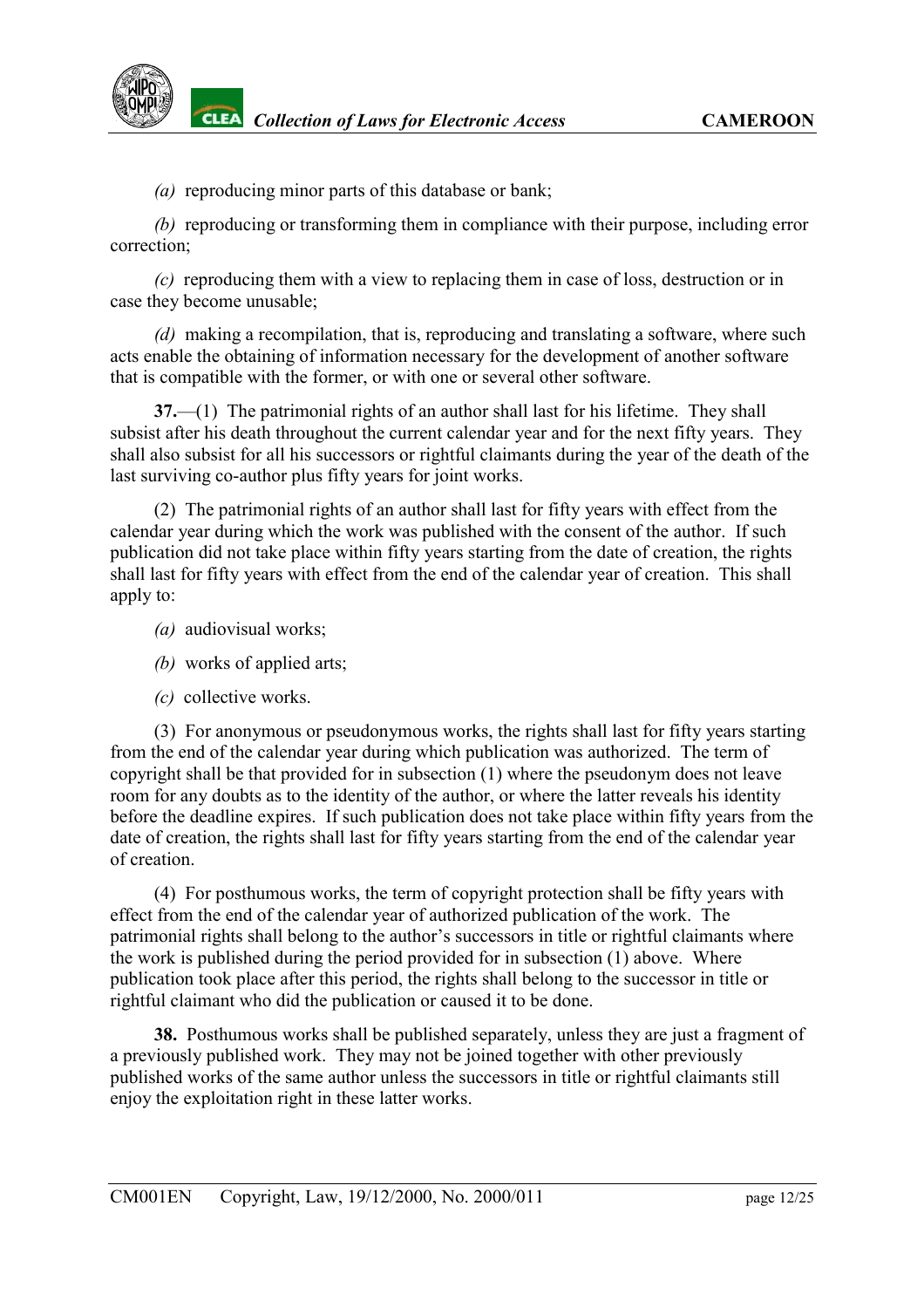**39.**—(1) Upon expiry of the protection time limits referred to in Section 37 above, the exclusive right shall become public property.

(2) The exploitation of public works shall be subject to the respect of moral rights, to a prior declaration addressed to the Minister in charge of culture, and to the payment of royalty whose proceeds shall be kept in a cultural policy support account provided for in Section 5(4) above.

(3) The rate of the royalty shall be fixed by regulations.

# *Chapter III Performance and Publishing Contracts*

<span id="page-12-0"></span>**40.** A performance contract shall mean an agreement by which the copyright holder authorizes a show organizer to perform or cause or allow the performance of the said work in public under conditions laid down by them.

**41.**—(1) A performance contract shall be signed for a limited duration and for a determined number of communications to the public. Except where exclusive right is expressly stipulated, the performance contract shall not confer any exploitation monopoly on the show organizer.

(2) Public performance must take place under conditions that will guarantee the respect of the moral rights of the copyright holder referred to in Section 40 above.

(3) The organization of shows shall be subject to the obtention of an authorization and to the payment of royalty by the organizer under conditions laid down by regulations. The show organizer may not transfer the advantages of his contract without the written consent of the copyright holder.

**42.** The publishing contract shall be the agreement by which the copyright holder authorizes a person called publisher, under defined conditions, to print a fixed number of copies of the work, and to ensure their publication.

**43.**—(1) The copyright holder shall be bound to:

*(a)* guarantee the publisher a peaceful and, unless otherwise agreed upon, exclusive exercise of the transferred or granted right;

*(b)* ensure the respect of the right and protect it against infringement;

*(c)* permit the publisher to fulfil his obligations, and in particular, hand him the object to be published within the deadline stated in the contract and in a form that will enable a normal printing.

(2) The publisher shall be bound to:

*(a)* publish or ensure publication under the conditions and following the modes of expression provided for in the contract;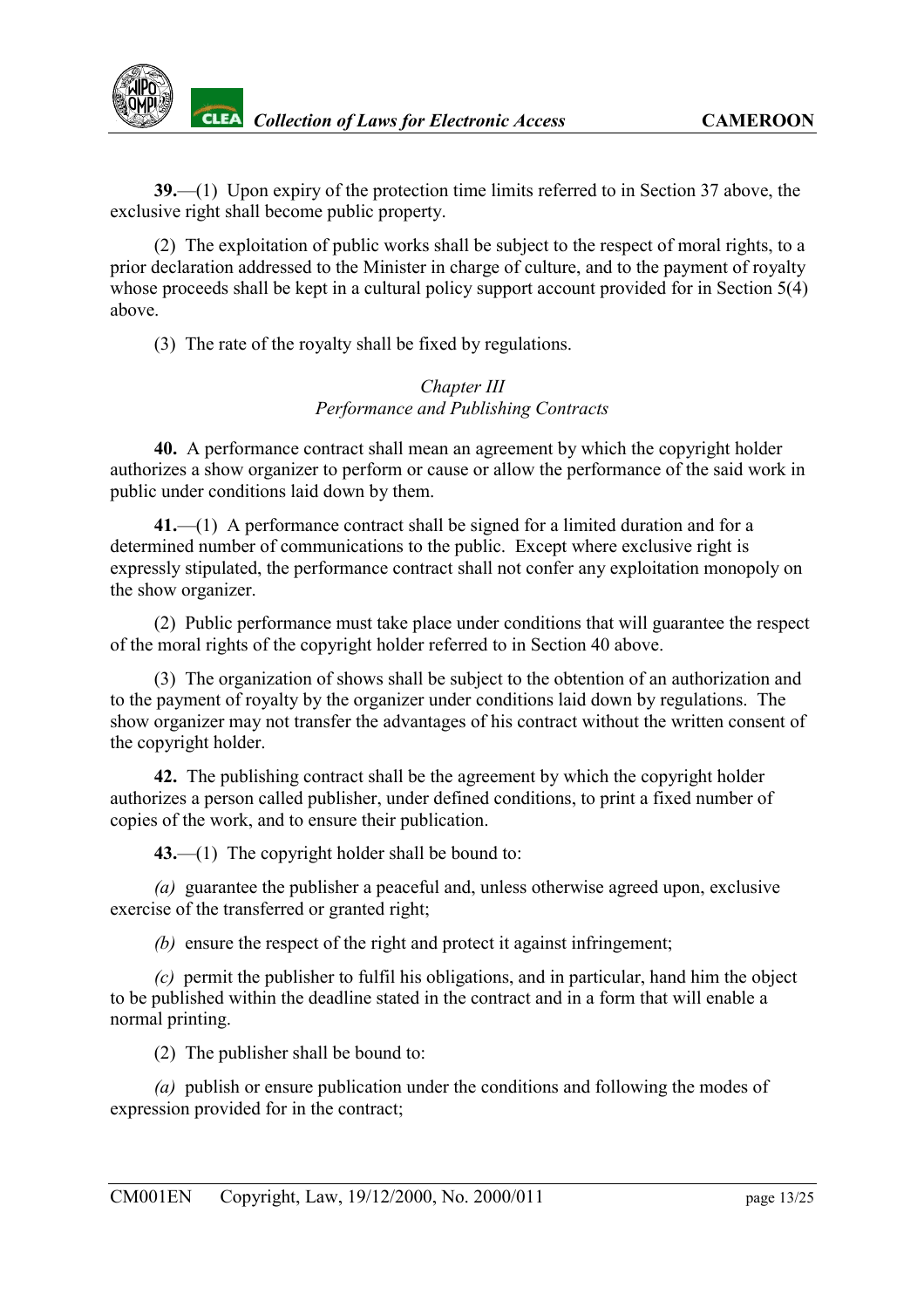*(b)* refrain from making any alterations without the written authorization of the copyright holder;

*(c)* ensure that each copy bears the name, pseudonym or mark of the copyright holder unless otherwise agreed upon;

*(d)* publish within a deadline consistent with the practice of the trade, unless there is a special agreement;

*(e)* ensure permanent and steady exploitation, as well as commercial distribution in accordance with the practice of the trade;

*(f)* return the object to be published to the copyright holder after printing.

**44.**—(1) The publisher shall be equally bound to provide the copyright holder with all evidence as to the exactness of his accounts.

(2) Where the contract makes no provision for special terms and conditions, the copyright holder may, at least once a year, require the publisher to produce a statement indicating the number of copies manufactured in the course of the financial year and specifying the date and circulation, as well as the number of copies in stock.

(3) Unless otherwise agreed upon or contrary to practice, the statement referred to in subsection (2) above shall indicate the number of copies sold by the publisher, the number of copies which have become unusable or damaged through chance or unforeseeable circumstances as well as the amount of royalties owed or paid to the copyright holder.

**45.**—(1) When the business, in case of receivership or liquidation of assets, is managed by a receiver or liquidator, the latter shall be bound by all the obligations of the publisher. Otherwise, where no transfer of the business was made within a period of one year as from the date of publication of the bankruptcy judgment, the publishing contract may be terminated at the request of the copyright holder.

(2) Where the business is sold, the buyer shall be bound by the obligations of the transferor.

(3) The receiver or liquidator may not clear or realize the manufactured copies before the lapse of fifteen days at least as from the date he notified the copyright holder of his intention through registered mail with acknowledgement of receipt. The author shall possess a right of pre-emption on all or part of the copies. Failing any agreement, the redemption price shall be fixed by an expert.

**46.**—(1) The publisher may not, for free or against payment, or as contribution to capital, and independently of his business, transfer the benefit of the publishing contract to a third party without obtaining prior authorization from the copyright holder.

(2) In case of transfer of business that may seriously jeopardize the material and moral interests of the copyright owner, he shall have the right to obtain compensation, even by way of termination of the contract.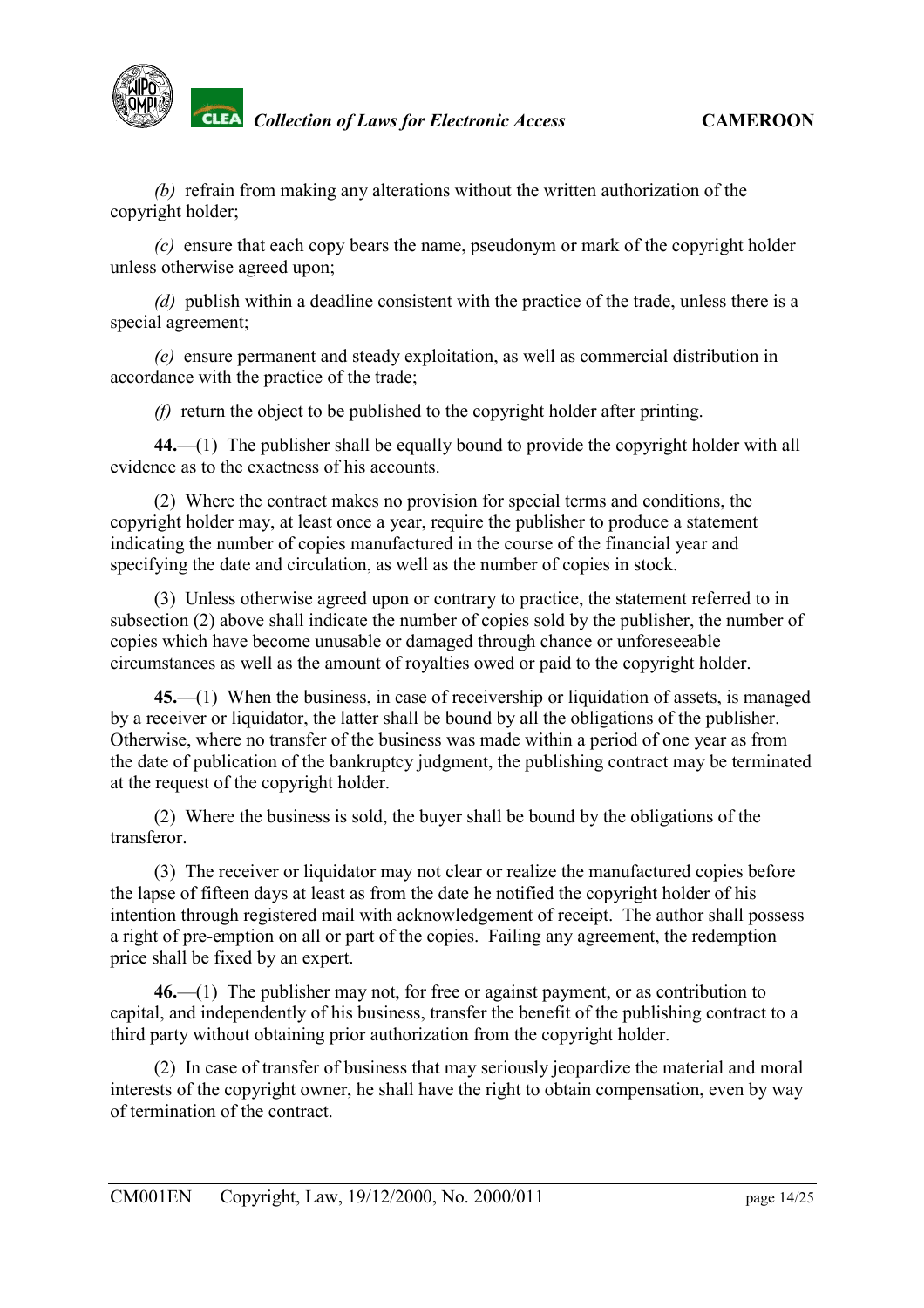(3) Where the publishing business was operated in partnership or as a joint enterprise, the attribution of the said business to one of the former partners or joint owners as a result of liquidation or sharing out may, under no circumstance, be considered as transfer.

**47.**—(1) The publishing contract shall, irrespective of the cases provided for by ordinary law or by the preceding sections, come to an end when the publisher completely destroys all copies of the work.

(2) The contract shall be rightfully terminated when the publisher fails to republish the work after the copyright holder has served him formal notice giving him a deadline for stocks to run out. The edition shall be considered to be out of print if two requests for supply of copies sent to the publisher are not met within six months.

(3) If the copyright holder dies or, as the case may be, is dissolved without completing the work, the contract shall be terminated for the unfinished part of the work, unless the publisher and the rightful claimants of the holder reach an agreement.

**48.** The copyright holder may grant the publisher preferential rights for the publication of his future works provided they relate to a specified genre. However, this right shall, for each genre, be limited to five new works.

**49.**—(1) The following shall not constitute a publishing contract:

*(a)* the "author-financed" contract whereby the copyright holder pays the publisher an agreed sum to make a specified number of copies of the work under the form and following the modes of expression defined in the contract, and to ensure their publication and distribution. This contract shall constitute a hiring of the work;

*(b)* the "fifty-fifty" contract whereby the copyright holder assigns a publisher to make at his own cost a specified number of copies of the work in the form and following the modes of expression defined in the contract, and to ensure their publication and distribution in return for a mutually contracted undertaking to share proportionally the profits and losses occurring therefrom. This contract shall be a partnership.

(2) The contracts referred to in subsection (1) above shall be deemed concluded only after the approval of the competent collective management body.

### *Chapter IV Audiovisual Production Contract*

<span id="page-14-0"></span>**50.** The audiovisual production contract shall be the agreement whereby one or more individuals undertake, in return for payment, to create an audiovisual work for an individual or a corporate body known as the producer.

**51.**—(1) The contract binding the producer to the authors of an audiovisual work other than the author of a musical composition shall, unless otherwise stipulated and without prejudice to the recognized rights of the author, entail the transfer to the producer of the exclusive rights to explore the said work.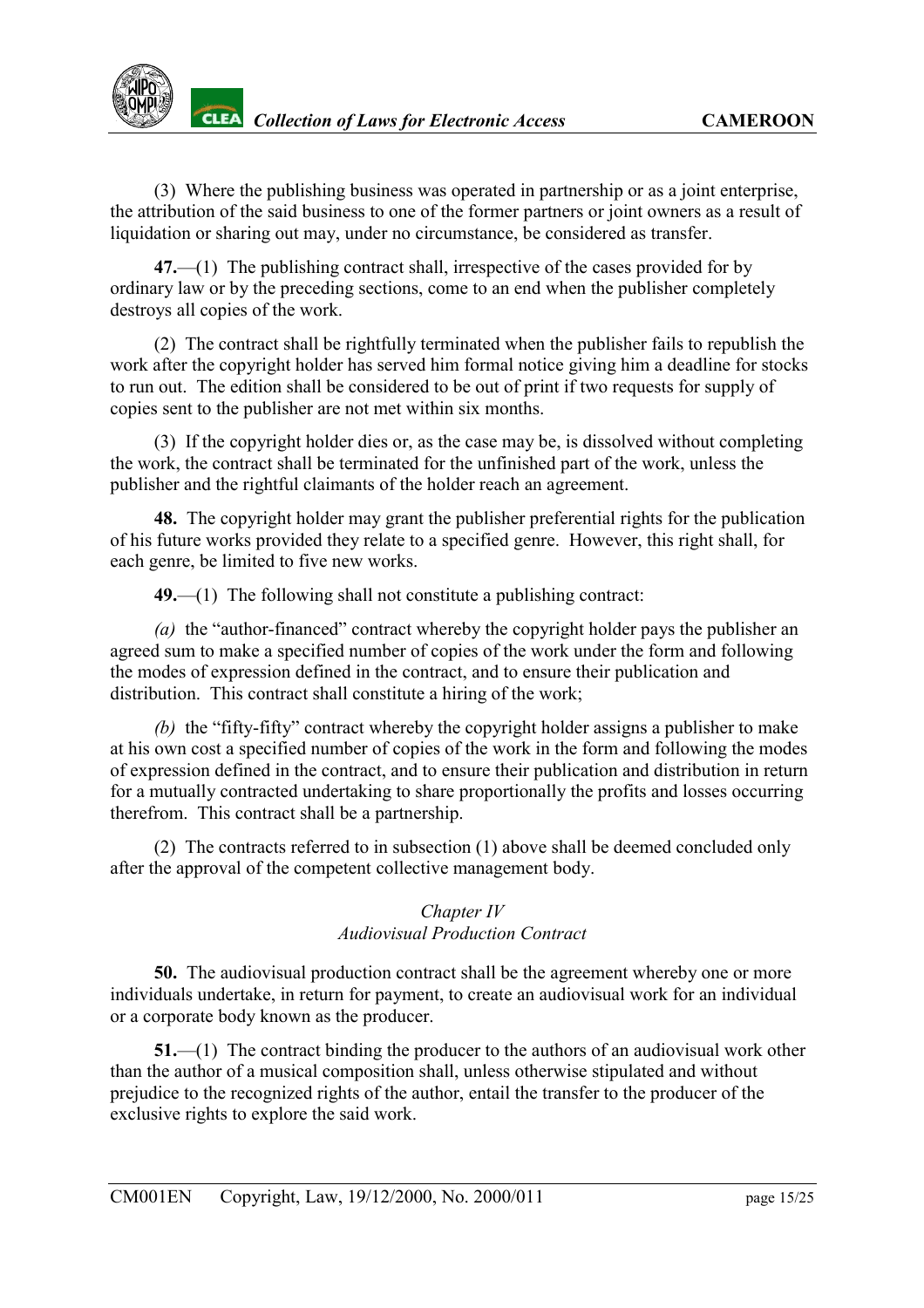(2) The audiovisual production contract shall not entail the transfer to the producer of the graphic or theatrical rights to the work. It shall include the list of elements used in the production of the work which are preserved as well as the terms and conditions of such preservation.

(3) Authors shall be due remuneration for each kind of exploitation. Subject to the provisions of Section 24 above, when the public pays a price to receive a specific and specifiable audiovisual work, the remuneration shall be proportional to that price, taking into account possible degressive rates which may be granted by the distributor. It shall be paid to the authors by the producer.

**52.**—(1) The producer shall, at least once a year, provide the author and co-authors with a statement of receipts earned from exploiting each mode of the work. He shall, at their request, provide all proofs to ascertain the correctness of accounts, particularly the copies of contracts by which he transfers all or part of the rights at his disposal.

(2) The author shall assure the producer of the peaceful exercise of the rights transferred.

**53.**—(1) The producer shall ensure that the audiovisual work is exploited in accordance with the practices of the profession and the nature of the work.

(2) The producer shall consult the director prior to any transfer of the audiovisual work to another type of medium in view of another mode of exploitation.

**54.** In view of the payment of authors' remuneration accruing from the exploitation of the audiovisual work, authors shall enjoy the same preferential rights as those provided for in Section 15(3) above.

**55.**—(1) Receivership or liquidation of property shall not give rise to termination of the audiovisual production contract. Where the production or exploitation of the work continues, all the obligations of the producers towards the co-authors shall be fulfilled by the receiver, the administrator or any other person involved in the operations of the enterprise during receivership or liquidation of property.

(2) In case of transfer of all or part of the enterprise or liquidation, the administrator, the debtor, or the liquidator, as the case may be, shall arrange in a separate set each audiovisual work that may be transferred or auctioned. He shall be bound, on pain of nullity, to notify each of the authors and co-producers of the work through registered letter at least one month prior to any decision concerning the transfer or liquidation procedure. The buyer shall equally be bound by the obligations of the transferor. The author and co-authors shall have pre-emptive right over the works, unless one of the co-producers decides to buy it. Failing any agreement, the purchase price shall be fixed by an expert.

(3) Where the enterprise has been out of business for more than three months or where liquidation has been pronounced, the author and co-authors may demand the termination of the audiovisual production contract.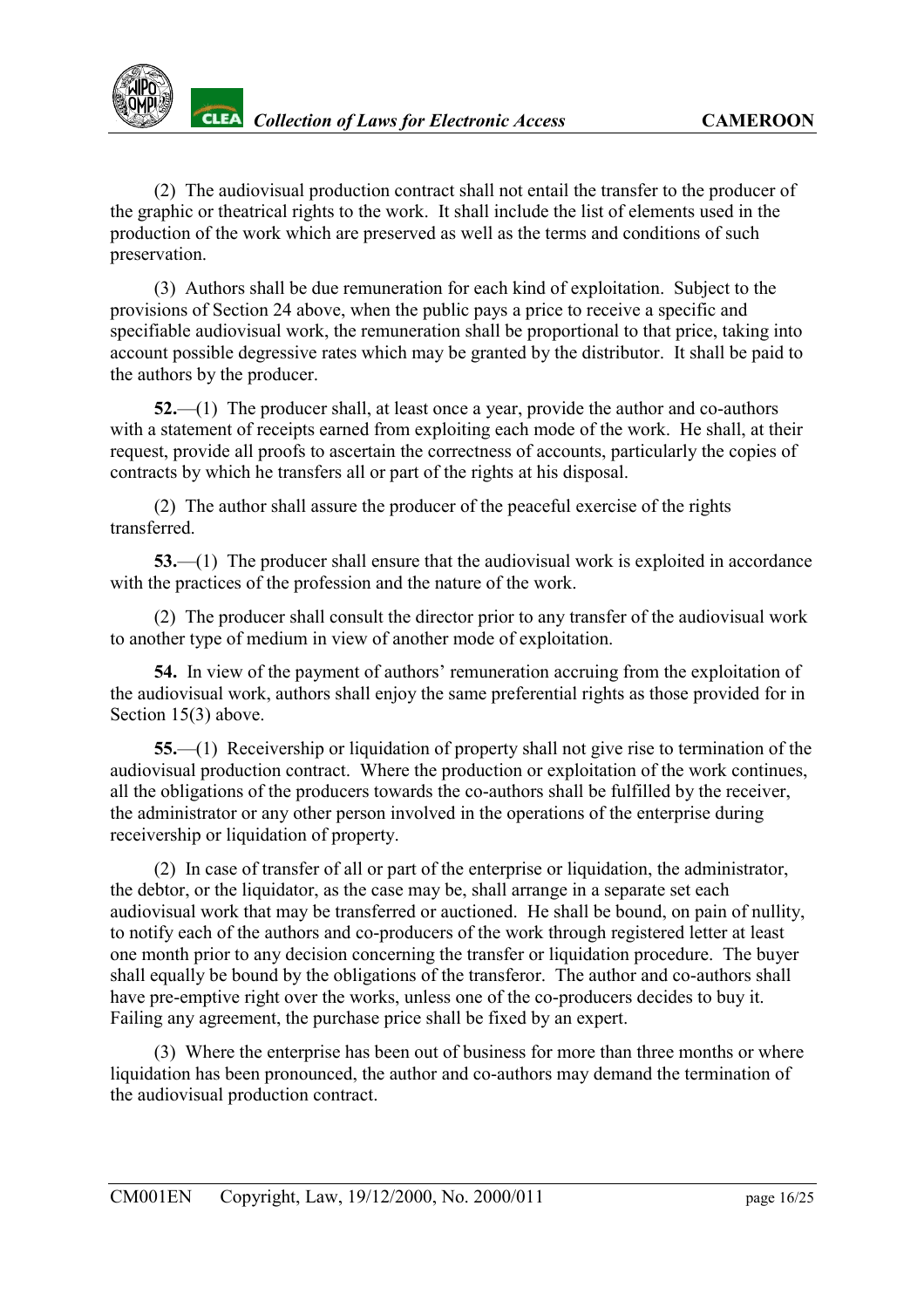

### **Part III Rights Neighbouring on Copyrights**

<span id="page-16-0"></span>**56.**—(1) The rights neighbouring on copyright shall comprise the rights of performers, producers of phonograms or videograms and audiovisual communication companies.

(2) Enjoyment of the rights conferred on the natural persons or corporate bodies listed above may under no circumstances infringe on copyright or limit the exercise thereof.

**57.**—(1) The performer shall have exclusive right to carry out or authorize the following acts:

*(a)* a communication of his performance to the public, supply his recording on phonogram or videogram to the public through cable or wireless such that any person may have access to it whenever and wherever he so desires individually except when such communication:

— is done from a recording, or public communication of the performance;

— is a rebroadcast authorized by the audiovisual broadcasting firm which first aired the performance;

*(b)* the mounting of his unrecorded performance;

*(c)* the reproduction of a recording of his performance;

*(d)* the distribution of a recording of his performance through sale, exchange, public hiring;

*(e)* the separate use of the sound and pictures of the performance, where both the sound and pictures of the latter were recorded.

(2) In the absence of an agreement to the contrary:

*(a)* any authorization to broadcast granted to an audiovisual communication enterprise shall be personal;

*(b)* the authorization to broadcast shall not imply an authorization to fix the performance;

*(c)* the authorization to broadcast and fix the performance shall not imply an authorization to reproduce the fixation;

*(d)* the authorization to fix the performance and to reproduce such fixation shall not imply an authorization to broadcast the performance from the fixation or copies thereof.

**58.**—(1) The performing artist shall be entitled to respect for his name, his authorship and his performance.

(2) This right shall be vested in the artist and shall, in particular, be perpetual and inalienable. It shall be assignable in case of death.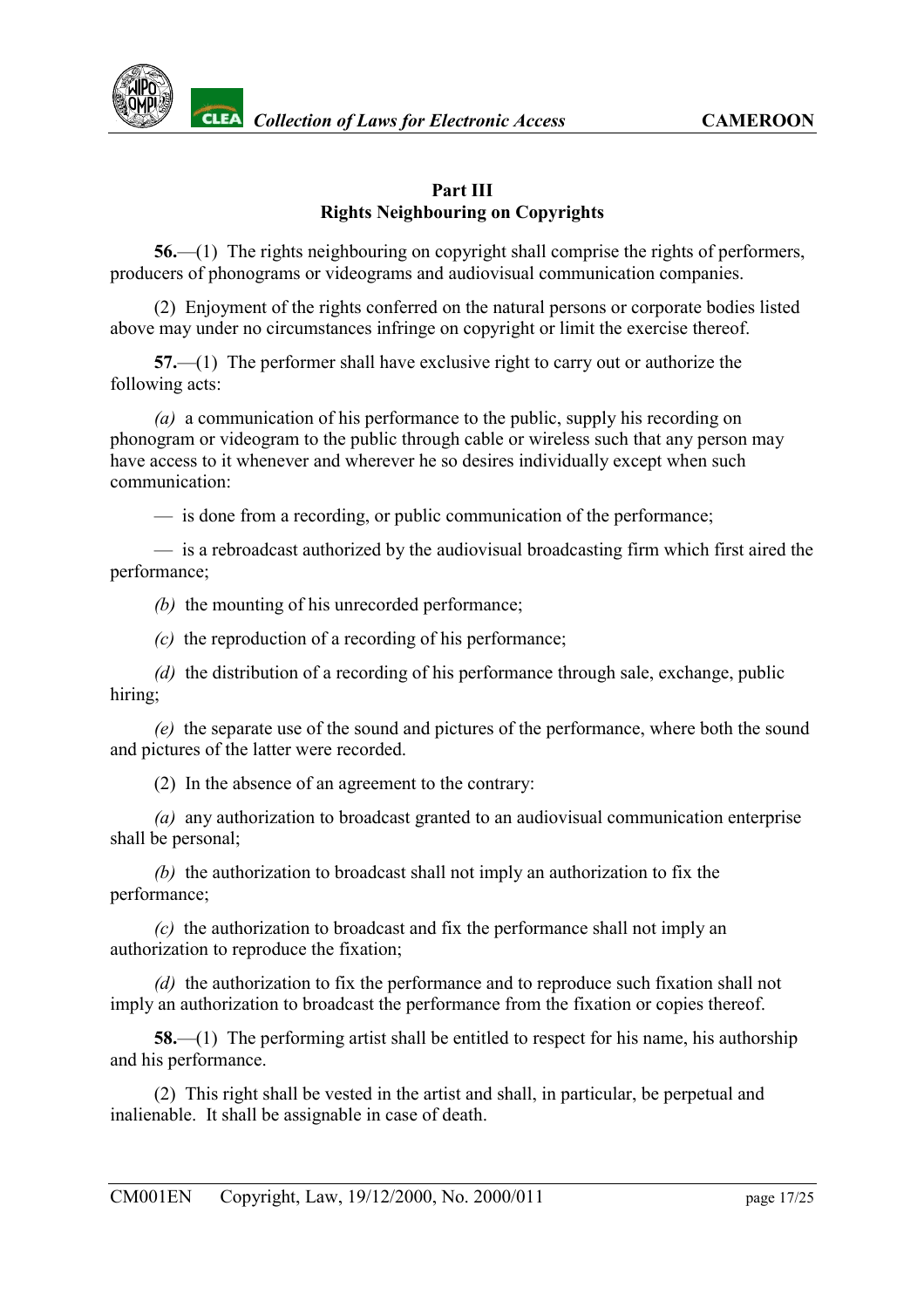

**59.**—(1) The phonogram producer shall enjoy the exclusive right to undertake or authorize any reproduction, supply to the public through sale, exchange, rental, or communication of the phonogram to the public including supply of the phonogram to the public through cable or wireless such that any person may have access to it whenever and wherever he so desires.

(2) The rights vested in the phonogram producer under Section 59(1) above, as well as the copyright and performers' rights which he may have in the recorded works may not be transferred separately.

**60.** Where a phonogram is put into circulation for commercial purposes, neither the performer nor the producer may object to its direct communication in a public place so long as it is not used in a show, to its being broadcast on radio or television or its simultaneous and integral distribution by cable.

**61.**—(1) The use under the conditions defined in Section 60 above, of phonograms put into circulation for commercial purposes shall, irrespective of the place of their fixation, entitle performers and producers to remuneration.

(2) Such remuneration shall be paid by the person using the phonograms for commercial purposes. It shall be based on the proceeds of such exploitation or, failing that, paid as a fixed amount. It shall be shared in half between the performers and the phonogram producers.

**62.**—(1) The scale and conditions of payment of the remuneration shall be fixed by the competent collective management body in conjunction with the persons using phonograms under the conditions referred to in Sections 59 and 61 above.

(2) In the absence of an agreement within six months following the entry into force of this law or in the case where there is no agreement at the expiry of a previous agreement, an arbitration commission whose composition shall be determined by regulation shall give a final ruling on the matter.

**63.**—(1) Persons using phonograms for commercial purposes must upon fulfilling their obligations furnish to the competent collective management body the exact schedules of the uses to which they shall put such phonograms and all the documents indispensable to the sharing of fees.

(2) The remuneration hereunder shall be collected on behalf of and shared among the legal representatives by the competent collective management body.

**64.**—(1) The videogram producer shall enjoy the exclusive right to carry out or authorize any reproduction, supply to the public through sale, exchange, rental or communication to the public of the videogram, including the supply of the videogram to the public by cable or wireless such that any person may have individual access to it whenever and wherever he so desires.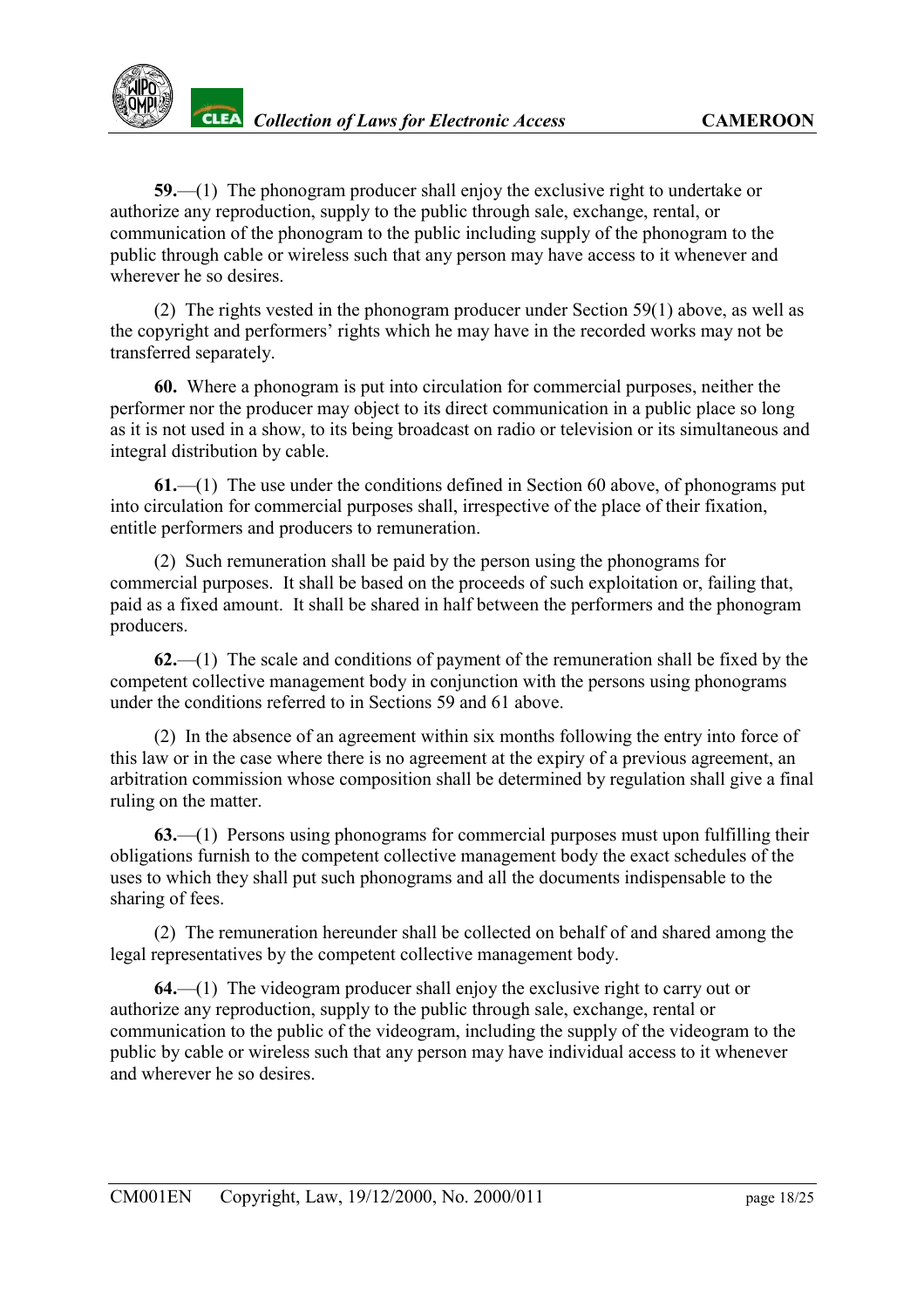

(2) The rights of the videogram producer pursuant to Section 64(1) as well as the copyright and performers' rights which he may have on the fixed works may not be transferred separately.

**65.** The audiovisual broadcasting firms shall enjoy the exclusive right to carry out or authorize:

— the fixation, reproduction of the fixation, programmes rebroadcast and the communication of its programmes to the public including the supply thereof to the public by cable or wireless such that any person may have individual access to it wherever and whenever he so desires;

— the supply of its programmes to the public through sale, rental or exchange.

**66.** The authorizations hereunder shall, under pain of nullity, be issued through any written medium including the electronic media.

**67.**—(1) The beneficiaries of the rights stipulated herein may not prohibit:

*(a)* private and free performance in an exclusive family setting;

*(b)* reproductions reserved strictly for private use by the person having made them and which are not intended for collective use;

*(c)* subject to sufficient information for the identification of the source:

— analyses and short quotations made necessary by the critical, controversial, pedagogic, scientific or informative nature of the work containing them;

#### — press review;

— the broadcasting, even in their entirety for news purposes, of speeches intended for the public meetings of a political nature and in official ceremonies;

*(d)* parody, pastiche and caricature, considering the laws governing each genre.

(2) Performers may not prohibit the reproduction and public communication of their performances if they are incidental to an event which is the main subject of an audiovisual series, work or document.

**68.** The duration of the patrimonial rights dealt with in this Part shall be fifty years with effect from:

— the end of the calendar year of fixation, for phonograms, videograms and the performances fixed thereon;

— the end of the calendar year of execution, for performances not fixed on phonogram or videogram;

— the end of the calendar year of broadcast, for the programmes of audiovisual broadcasting firms.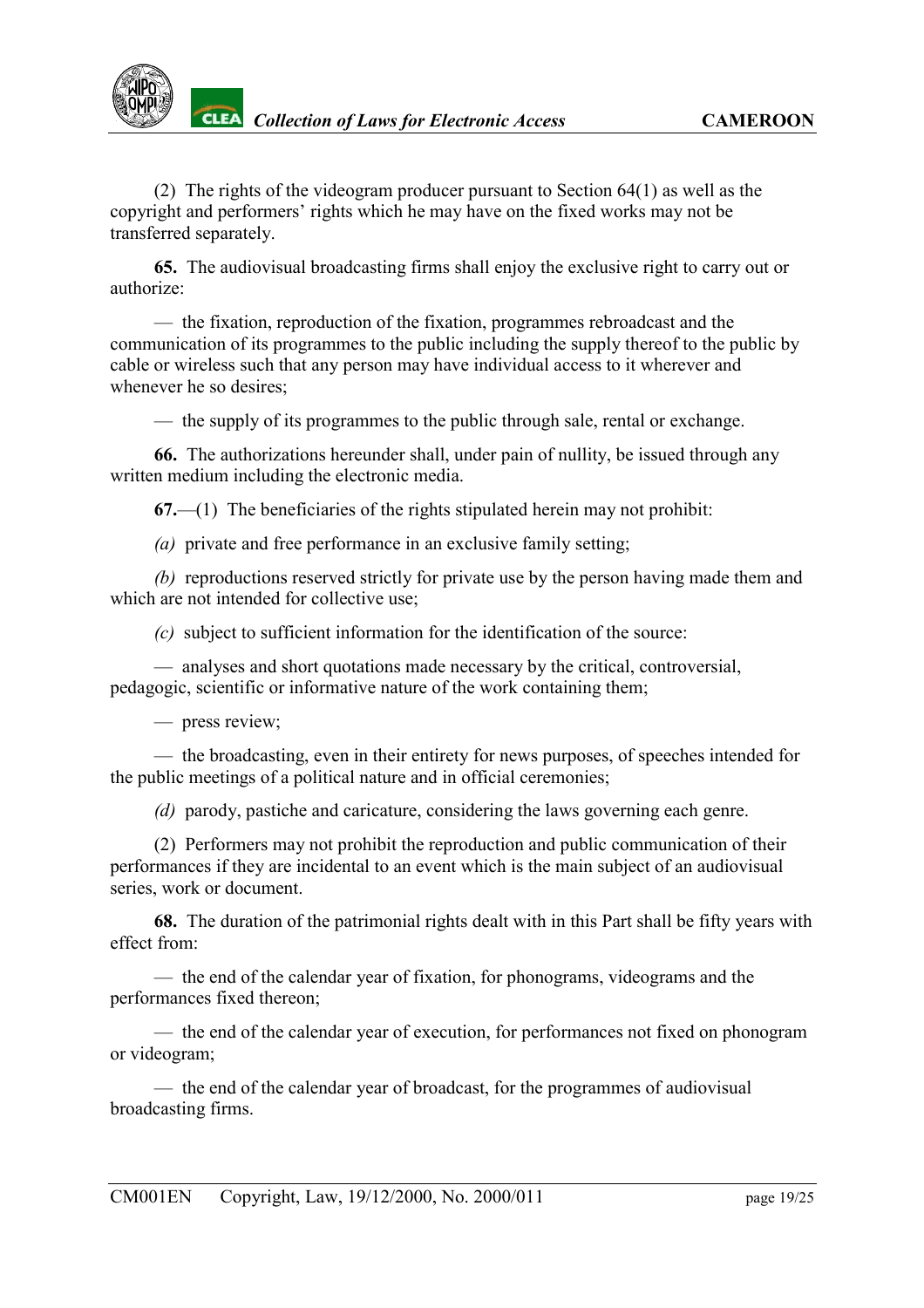

# **Part IV Remuneration for Private Copying**

*Chapter I Remuneration for Private Copying of Commercial Phonograms and Videograms*

<span id="page-19-0"></span>**69.** The authors and performers of works and recordings fixed on phonograms or videograms as well as producers of these phonograms or videograms shall be entitled to remuneration in respect of reproductions for strictly personal and private use.

**70.**—(1)The remuneration provided for in Section 69 shall be paid by the manufacturer or importer of recording media employed for the reproduction for private use of works or recordings fixed on phonograms or videograms upon the circulation of such recording in Cameroon.

(2) The amount of the remuneration shall be fixed according to the type of medium and the length of recording possible.

**71.**—(1) The types of medium as well as the amount of the remuneration and the conditions of payment shall be determined by regulation.

(2) The remuneration provided for in this chapter shall be collected on behalf of the legal representatives by the competent collective management body.

(3) Remuneration for private copying of phonograms or videograms shall be shared equally by the authors, the performers, the producers and the cultural policy support fund provided for in Section 5(4) above.

### *Chapter II Remuneration for Private Copying of Printed Works*

<span id="page-19-1"></span>**72.** The authors and publishers of printed works shall be entitled to remuneration in respect of the reproduction for strictly personal and private use.

**73.** The remuneration provided for in this chapter shall be paid by the manufacturer or the importer of machines and used for the reproduction for private use of a printed work, when such machines are put in circulation in Cameroon.

**74.**—(1) The types of machines subject to a fee and the amount of such fee, as well as the conditions of payment shall be determined by regulation.

(2) The fee provided for in this chapter shall be collected on behalf of the legal representatives by the competent collective management body.

(3) Proceeds from private copying of printed works shall be shared equally among the authors, the publishers and the cultural policy support fund provided for in Section 5(4) above.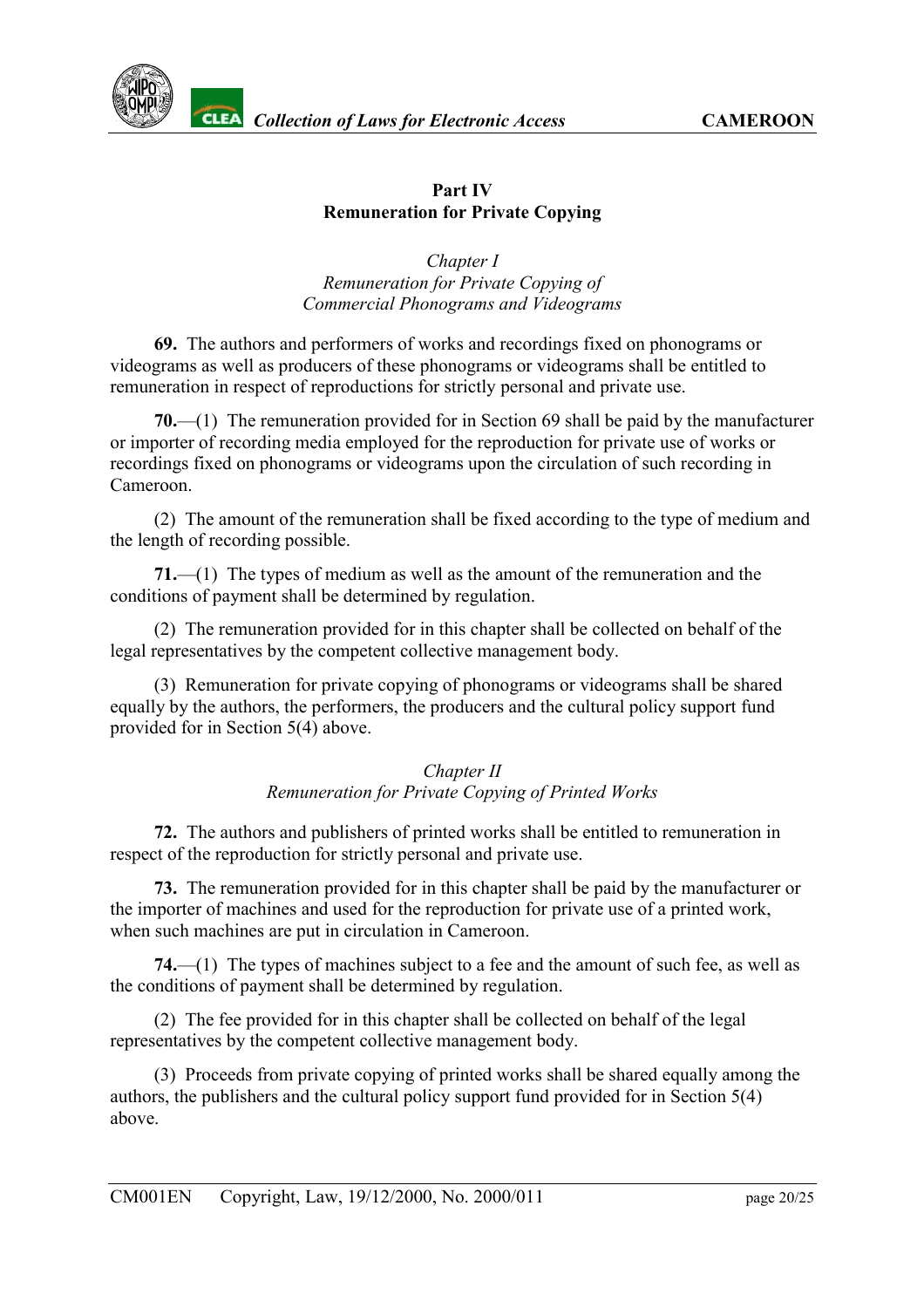



### **Part V Collective Management**

<span id="page-20-0"></span>**75.**—(1) Owners of copyrights or neighbouring rights may, for purposes of exercising their rights, set up copyright and neighbouring rights collective management bodies.

(2) Only one body may be created for each category of copyright or neighbouring right. The categories shall be determined by genre or by necessary association.

(3) The provisions of Section 75(1) shall be without prejudice to the freedom of authors and holders of neighbouring rights to directly exercise their rights hereunder.

**76.** Conditions for controlling the setting up and functioning of collective management bodies in charge of copyright and neighbouring rights shall be defined by regulation.

**77.**—(1) Authors, performers, phonogram and videogram producers, publishers or their legal representatives may be members of a collective management body.

(2) Unless otherwise agreed upon, membership of an organization shall confer the right to undertake any collective management activity such as authorization to exploit works, collection and distribution of royalties and legal defence of rights.

**78.**—(1) Collective management bodies must make available to interested persons the list of members and their works.

(2) Collective management bodies shall use part of their proceeds following a scale laid down in their by-law and other basic instruments approved by the Minister in charge of culture.

**79.**—(1) Any collective management body must submit to the Minister in charge of culture, spontaneously or upon his request:

*(a)* annual accounts;

*(b)* amendments to its by-laws and other basic instruments as well as rules for collecting and sharing royalties, at least one month before their consideration by the general assembly;

*(c)* cooperation agreements and other conventions signed with third parties;

- *(d)* decisions of the general assembly;
- *(e)* balance sheets and reports, as well as auditor's reports;
- *(f)* the names of the organization's representatives.

(2) The Minister in charge of culture or his representative may collect on actual evidence and on the spot, information mentioned in this section.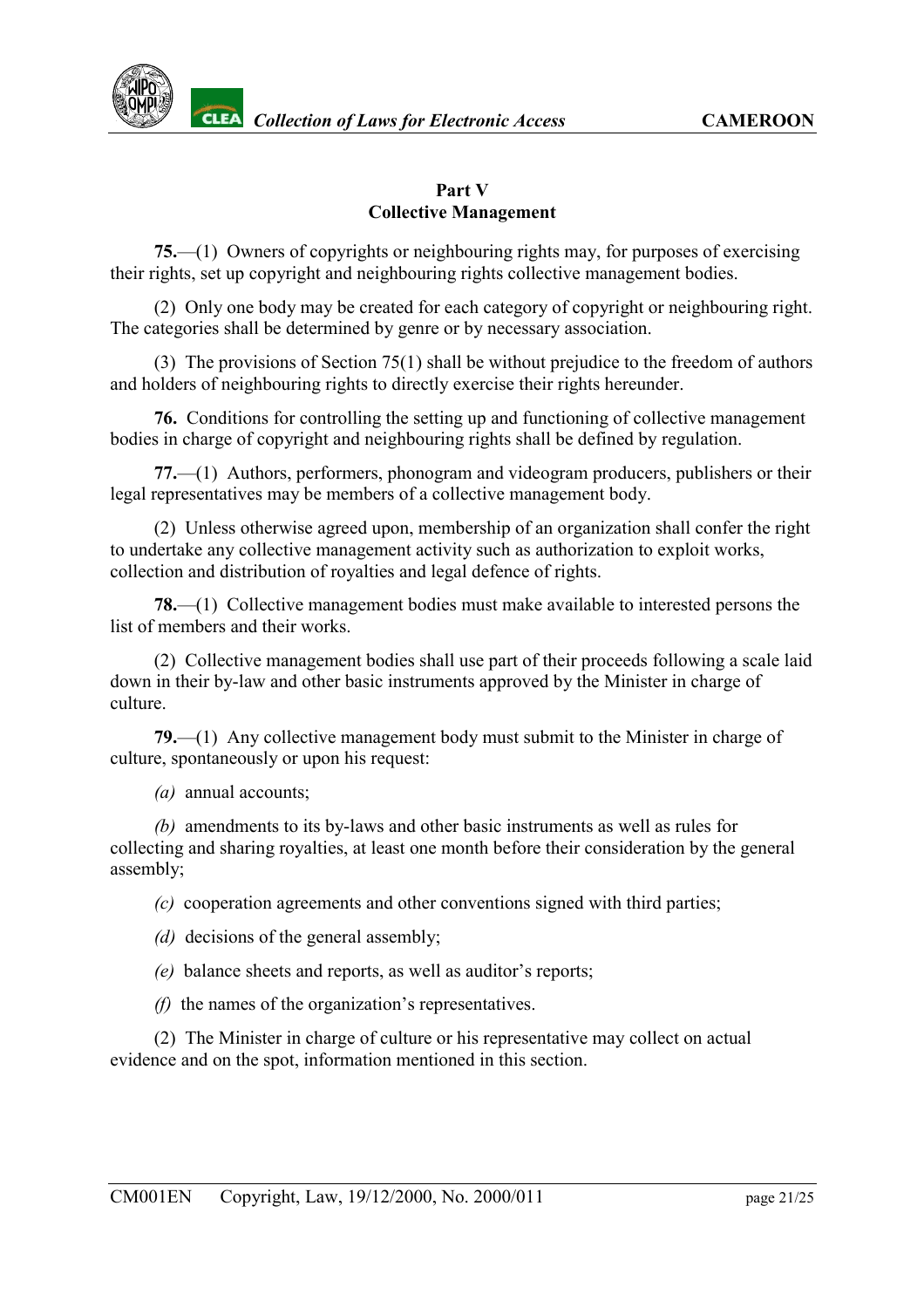

#### **Part VI Infringement, Penalties and Procedures**

<span id="page-21-0"></span>**80.** The following shall constitute forgery:

*(a)* any exploitation of a literary or artistic work done in violation of this law, through performance, reproduction, transformation or distribution by any means whatsoever;

*(b)* any reproduction, communication or supply to the public through sale, exchange, rental of a recording, a phonogram, videogram, undertaken without the authorization of the performer, phonogram or videogram producer, or the audiovisual communication firm, where such authorization is required;

*(c)* any infringement of moral rights through violation of the right of disclosure, the right of authorship or the right to respect of a literary or artistic work;

*(d)* any infringement of the right of authorship and the right of integrity of a performance.

**81.**—(1) The following shall also be considered forgery:

*(a)* the importation, exportation, sale or putting up for sale of forged objects;

*(b)* the importation or exportation of phonograms or videograms produced without the authorization of their performer or producer, where such authorization is required;

*(c)* manufacturing or importing, with the intention of selling or renting or setting up equipment, material, device or instrument entirely or partially designed to fraudulently record programmes broadcast where such programmes are reserved for a specific public that receives them in return for a fee paid to their operator or his legal representatives;

*(d)* the fraudulent neutralization of effective technical measures used by owners of copyrights or neighbouring rights to protect their works against unauthorized acts;

*(e)* allowing the irregular reproduction or performance in one's establishment of works protected by this law;

*(f)* failure to pay or unjustified late payment of a fee as provided for by this law;

*(g)* carrying out the following acts, knowingly or, for civil sanctions, having good reason to believe that this act will lead to, enable, facilitate or conceal infringement of a right provided for in this law:

— unauthorized removal or alteration of any electronic information relating to the copyright regime;

— the distribution, importation for distribution, unauthorized communication of originals or copies of works, performances, videograms, phonograms, programmes, while knowing that the electronic information relating to the copyright regime has been removed or altered without authorization.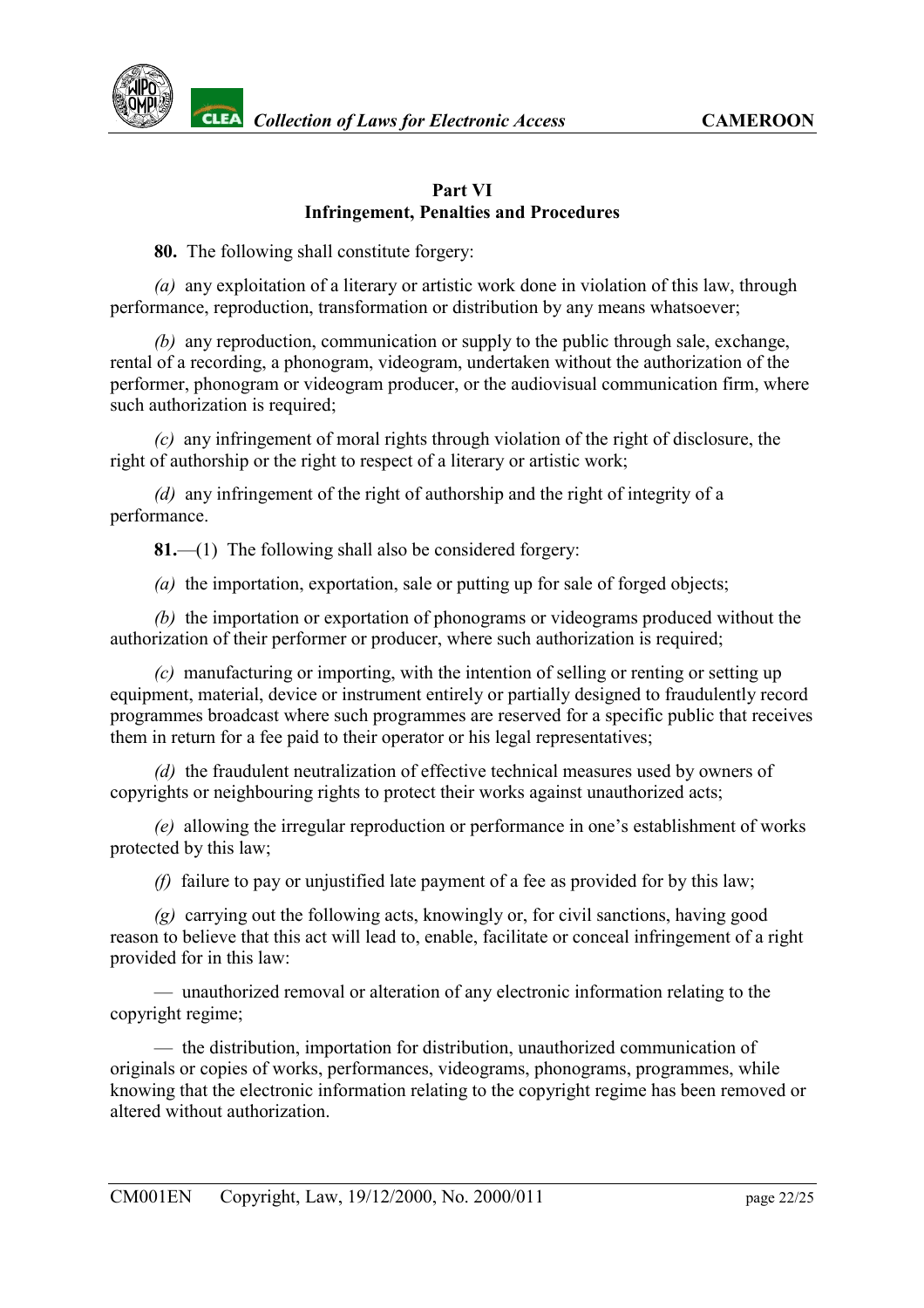

(2) "Information on copyright regime" shall mean information that helps to identify the work, performance, videogram, phonogram or programme, or information on the conditions of use of such productions and any number or code representing such information where one of these elements of information is attached to a copy of a production or is linked to the communication of a production to the public.

**82.**—(1) The offences referred to in Sections 80 and 81 [shall] be punishable by imprisonment of from 5 (five) to 10 (ten) years or a fine of from 500,000 to 10,000,000 CFA francs or both such imprisonment and fine.

(2) The penalties provided for in this section shall be doubled where the offender is a partner of the owner of the infringed right.

**83.** Infringements of the provisions of Section 20 above may entail a court sentencing to jointly pay damages to the owners of the right of pursuit the buyer, vendor and the person entrusted with the sale by public auction.

**84.**—(1) In any case, the court may order the confiscation of forged copies, the equipment used to commit the offence as well as proceeds derived therefrom.

(2) The equipment used by the forger and forged copies may be destroyed.

(3) The court may order the publication of the decision under the conditions laid down in Section 33 of the Penal Code.

**85.**—(1) In case of violation of or threat to violate the rights provided in this law, the natural persons or corporate bodies or their legal representatives who own such rights, may request a judicial police officer or a bailiff to establish the said infringements and, if need be, seize, on the authorization of the State Counsel or competent judge, the forged copies, the illegally imported copies and objects and the equipment used or to be used for performance or reproduction, and set up to commit such forbidden acts.

(2) The president of the civil court with jurisdiction may, by a ruling on petition, also order:

*(a)* the suspension of any ongoing manufacture that may lead to the unlawful reproduction of a work;

*(b)* the suspension of unauthorized public performances or shows;

*(c)* the seizure, even on non-working days or beyond working hours, of unlawfully reproduced copies of the work, already manufactured or still in the process, of the proceeds realized as well as the forged copies;

*(d)* the seizure of the equipment used for the manufacture;

*(e)* the seizure of the proceeds from any exploitation done in violation of copyrights or neighbouring rights.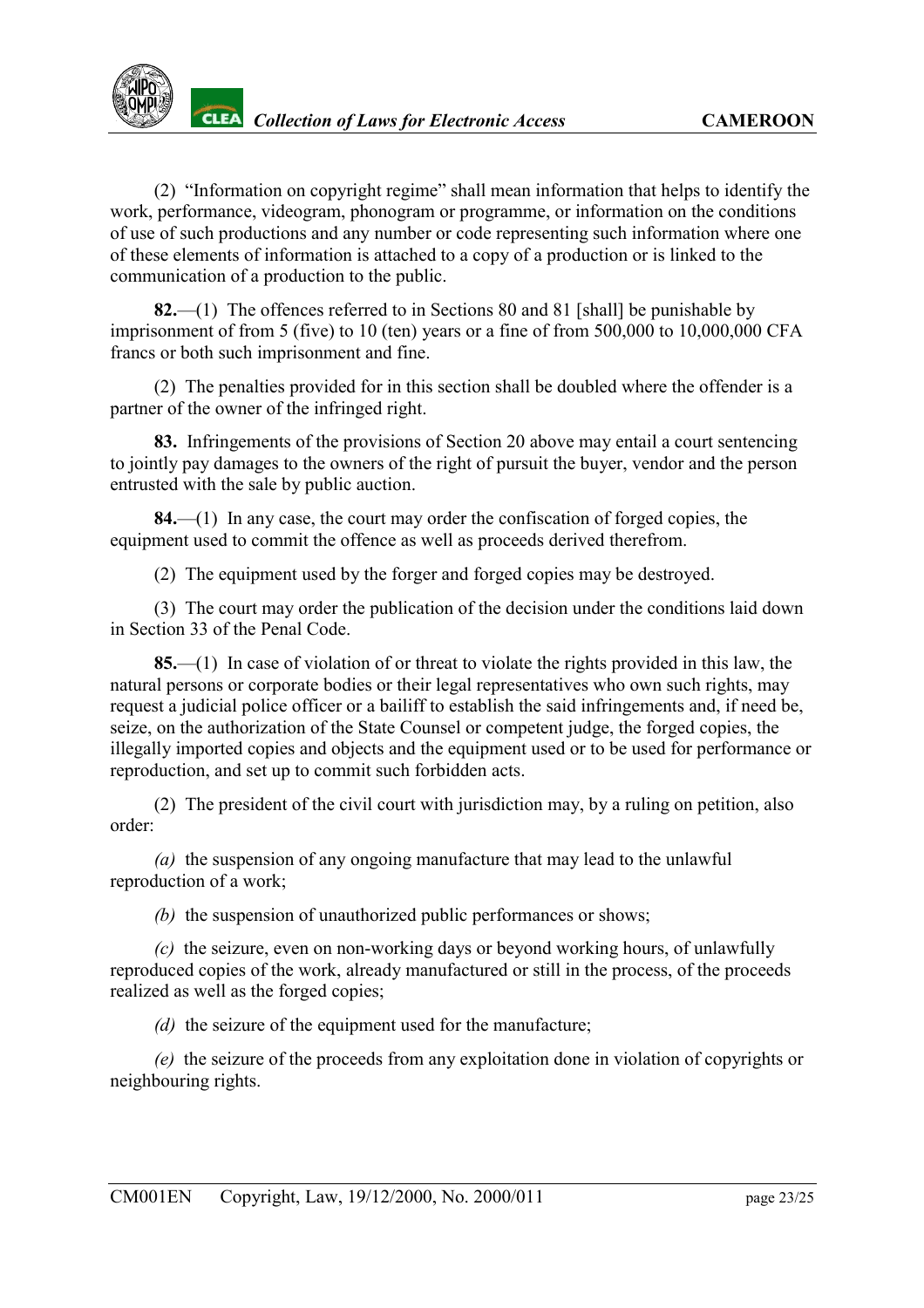

**86.**—(1) Within fifteen days of the date of the seizure report, the distrainee or garnishee may petition the president of the court to limit the effects or to authorize resumption of manufacture or performance under the authority of an assignee who shall own the proceeds from such manufacture or exploitation.

(2) The president of the court ruling in chambers may, if he upholds the petition of the distrainee or garnishee, order the petitioner to deposit an amount to guarantee damages that the author may claim.

**87.** Where the distrainee fails to refer the matter to the court with jurisdiction within fifteen days following the seizure, the president of the court ruling in chambers may order replevin at the request of the distrainee or garnishee.

**88.** Where the proceeds from exploitation due the owner of a copyright and neighbouring rights have been seized, the president of the civil court with jurisdiction shall order the payment of some amount or specific quota of the amount seized, to the author for subsistence.

**89.** Where a party infringes copyrights or neighbouring rights in the customs clearance of goods, the president of the court may order cessation of such infringement.

**90.**—(1) Where the owner of a copyright or neighbouring rights suspects imminent importation or exportation of goods that infringe his rights, he may petition the Minister in charge of customs or the president of the court to request the customs authorities to suspend the free circulation of the said goods.

(2) The petitioner shall support his petition by providing a description of the goods and furnishing proof of infringement under the law of the importing country or this law.

(3) In order to enable the petitioner to institute and justify his court action, the customs service must provide him with all the information concerning the goods seized, notwithstanding the provisions of the customs code relating to professional secrecy. The customs clearing agent, the lighter owner or any other person shall be bound by the same obligation.

(4) The judge or the Minister may require an affidavit from the petitioner.

(5) The importer or exporter and the petitioner shall be informed of the suspension within five days following the decision.

(6) Where 10 (ten) days after the petitioner is informed of the suspension, the customs authorities are not aware that any person other than the defendant has not referred the matter to the competent court, or where the competent authority has extended the suspension, the suspension shall be lifted.

(7) The petitioner must repair the damage caused by the unjustified detention of the goods.